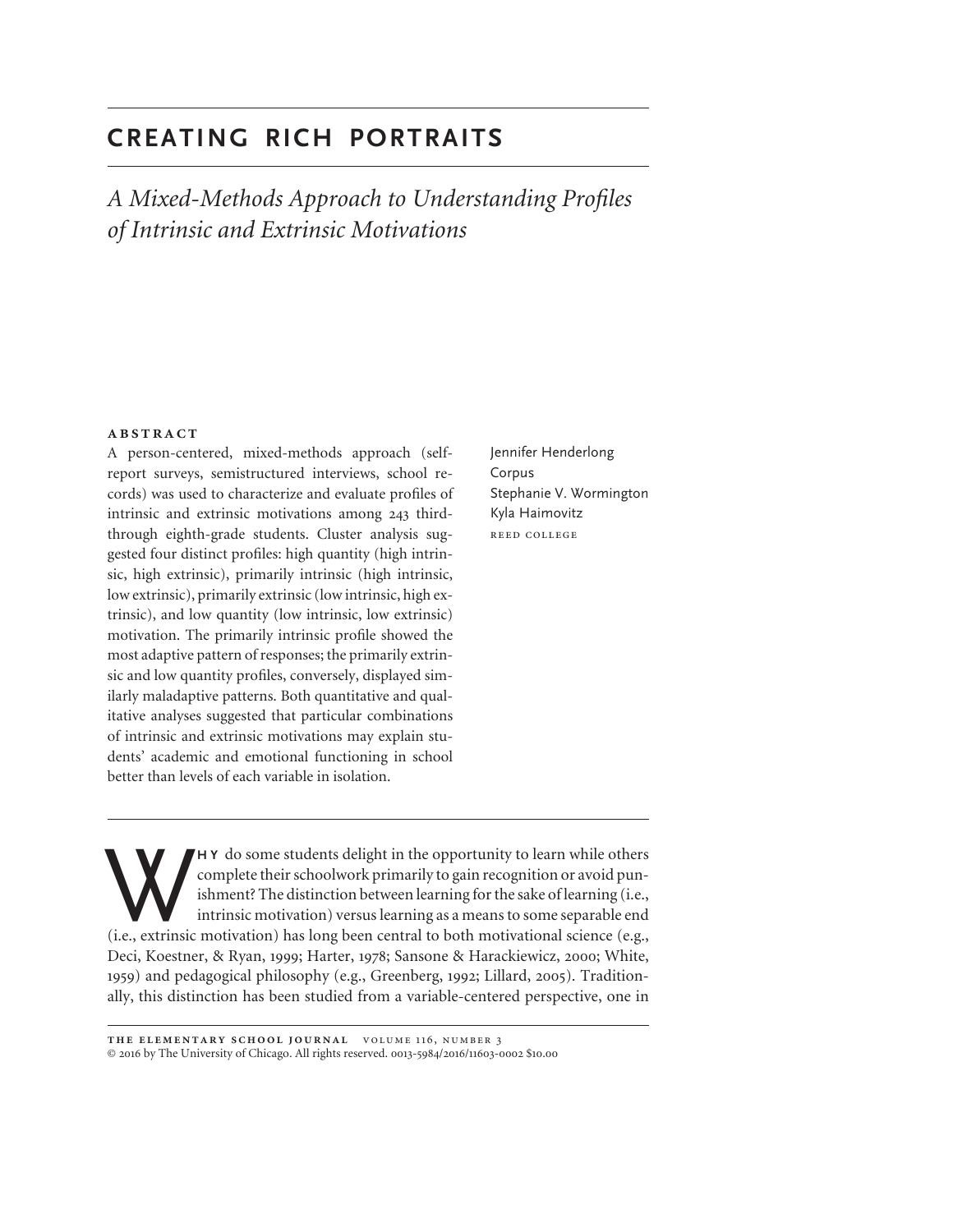which intrinsic or extrinsic motivation per se is the focal point for statistical analysis. This approach has yielded rich information about the developmental trajectories and predictive power of both intrinsic and extrinsic motives.

But particular combinations of motives may be more meaningful than levels of either type ofmotivation alone. In order to address this possibility, person-centered approaches that examine how variables interact and combine within individual students must be adopted (Bergman & Trost, 2006). Consider an analogy from Magnusson (2003): Whereas a traditional variable-centered approach might address the correlates of a particular variable, such as body temperature, a person-centered approach might consider how body temperature combines with other variables (e.g., muscle tone, respiratory function) to determine which clusters of symptoms are diagnostic of particular illnesses. Person-centered approaches thus may provide a window for understanding motivation as it operates in the complex world of the classroom.

Motivation researchersfrom diverse theoretical traditions have recently adopted such approaches to examine the prevalence and adaptive value of particular combinations of motivational variables (e.g., Conley, 2012; Senko, Hulleman, & Harackiewicz, 2011; Trautwein et al., 2012). In the literature on achievement goals, for example, person-centered approaches have been used to address the debate over multiple goals (i.e., whether it is most adaptive to pursue "mastery" goals alone or in concert with "performance" goals; Daniels et al., 2008; Luo, Paris, Hogan, & Luo, 2011).<sup>1</sup> To a limited extent, person-centered approaches have been adopted to address the important distinction between intrinsic and extrinsic motives as well, as we describe in the following sections (Hayenga & Corpus, 2010; Ratelle, Guay, Vallerand, Larose, & Senécal, 2007; Vansteenkiste, Sierens, Soenens, Luyckx, & Lens, 2009; Wormington, Corpus, & Anderson, 2012).

This work has relied almost exclusively on survey methods to characterize motivational profiles and their academic correlates. Quantitative survey methods dominate the broader literature on motivation (see Fulmer & Frijters, 2009) and can be used with large samples that contribute to generalizability, but they may fail to capture the nuanced realities of students' social-emotional functioning (DeGroot, 2002). Qualitative work, by contrast, allows for rich descriptions that can form the basis of explanatory theories (Guba, 1990; Tashakkori & Teddlie, 1998). Using the two approaches in concert may yield complementary results (Greene, Caracelli, & Graham, 1989; Johnson & Onwuegbuzie, 2004).

The goal of the present study was to bring a mixed-methods approach to this line of inquiry in order to richly characterize and evaluate profiles of intrinsic and extrinsic motivation among elementary and middle school students. In the first phase of this study, we used survey data to establish motivational profiles and examine their relationship to a broad set of academic and social-emotional indicators of functioning. In the second phase, we used semistructured interviews to gain a deeper understanding of how students from each motivational profile experience school.

# **Overview of the Research**

#### A Developmental Perspective

Extant person-centered studies of intrinsic and extrinsic motivations have focused on high school and college students (Ratelle et al., 2007; Vansteenkiste et al., 2009; Wormington et al., 2012). As detailed in the next section, this work has gener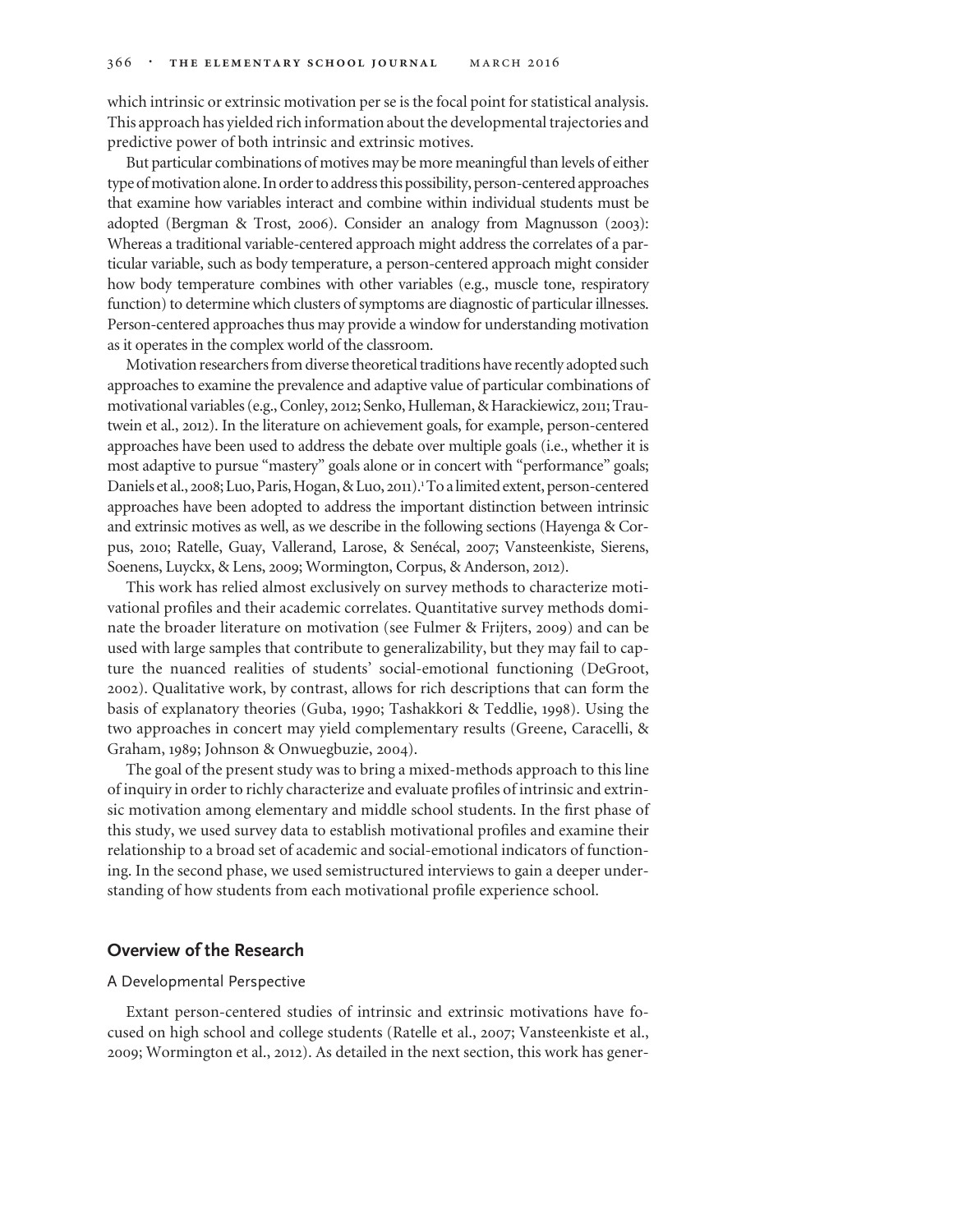ally shown a more adaptive pattern of responding among profiles with high levels of intrinsic motivation than those with low levels of intrinsic motivation across a range of outcomes (e.g., course grades, engagement, learning strategies). But among those profiles with substantial intrinsic motivation, there is mixed evidence regarding the optimal combination of motivation types. Predominantly intrinsic profiles (i.e., those with minimal extrinsic motivation) appear to be most adaptive for some outcomes, but no more so than profiles characterized by high levels of both motive types for others—a pattern similar to that of research on multiple goal pursuit in the achievement goal literature (e.g., Daniels et al., 2008; Pastor, Barron, Miller, & Davis, 2007; Tuominen-Soini, Salmela-Aro, & Niemivirta, 2012).

Moreover, mirroring the paucity of research on younger samples in the achievement goal literature (Schwinger & Wild, 2012; Veermans & Tapola, 2004), only two studies to date have investigated profiles based on intrinsic and extrinsic motivations among younger populations— one with third- through fifth-grade students (Corpus & Wormington, 2014) and one with sixth- through eighth-grade students (Hayenga & Corpus, 2010). In both cases, profiles of intrinsic and extrinsic motivations were established via cluster analysis of survey responses and then examined in relation to students' classroom grades and standardized test scores. Both studies found that students characterized by a predominantly intrinsic profile performed best, with profile membership accounting for between 6% and 12% of the variance in academic achievement. The present study sought to replicate the link between profile membership and academic achievement and extend upon this work by including multiple indicators of academic and socioemotional functioning assessed using both quantitative and qualitative methodologies.

The two prior studies with younger populations also examined stability and change in profile membership. Interestingly, the third- through fifth-grade sample migrated toward a largely intrinsic profile over the course of an academic year (Corpus & Wormington, 2014), but the sixth- through eighth-grade sample shifted away from it (Hayenga & Corpus, 2010). This is perhaps not surprising in light of a robust variable-centered literature documenting motivational declines across grade levels (Corpus, McClintic-Gilbert, & Hayenga, 2009; Eccles et al., 1993; Gottfried, Marcoulides, Gottfried, & Oliver, 2009; Harter, 1981; Lepper, Corpus, & Iyengar, 2005). Given this literature and the general dearth of research on younger students, the present study focused on those in the broad range from grades 3–8.

### Motivational Profiles and Their Correlates

In order to establish motivational profiles, we considered the degree to which intrinsic and extrinsic motivations co-occurred within individual students. We expected to find four distinct motivational profiles: one with high levels of both intrinsic and extrinsic motivations (high quantity), one with high intrinsic but low extrinsic motivation (primarily intrinsic), one with low intrinsic but high extrinsic motivation (primarily extrinsic), and one with low levels of both motive types (low quantity). These profiles have been found in previous research using an intrinsicextrinsic framework (Hayenga & Corpus, 2010; Vansteenkiste et al., 2009; Wormington et al., 2012) and are similar to those most commonly found in personcentered achievement goal studies (Wormington & Linnenbrink-Garcia, 2013). Our general expectation was that students with primarily intrinsic motivation would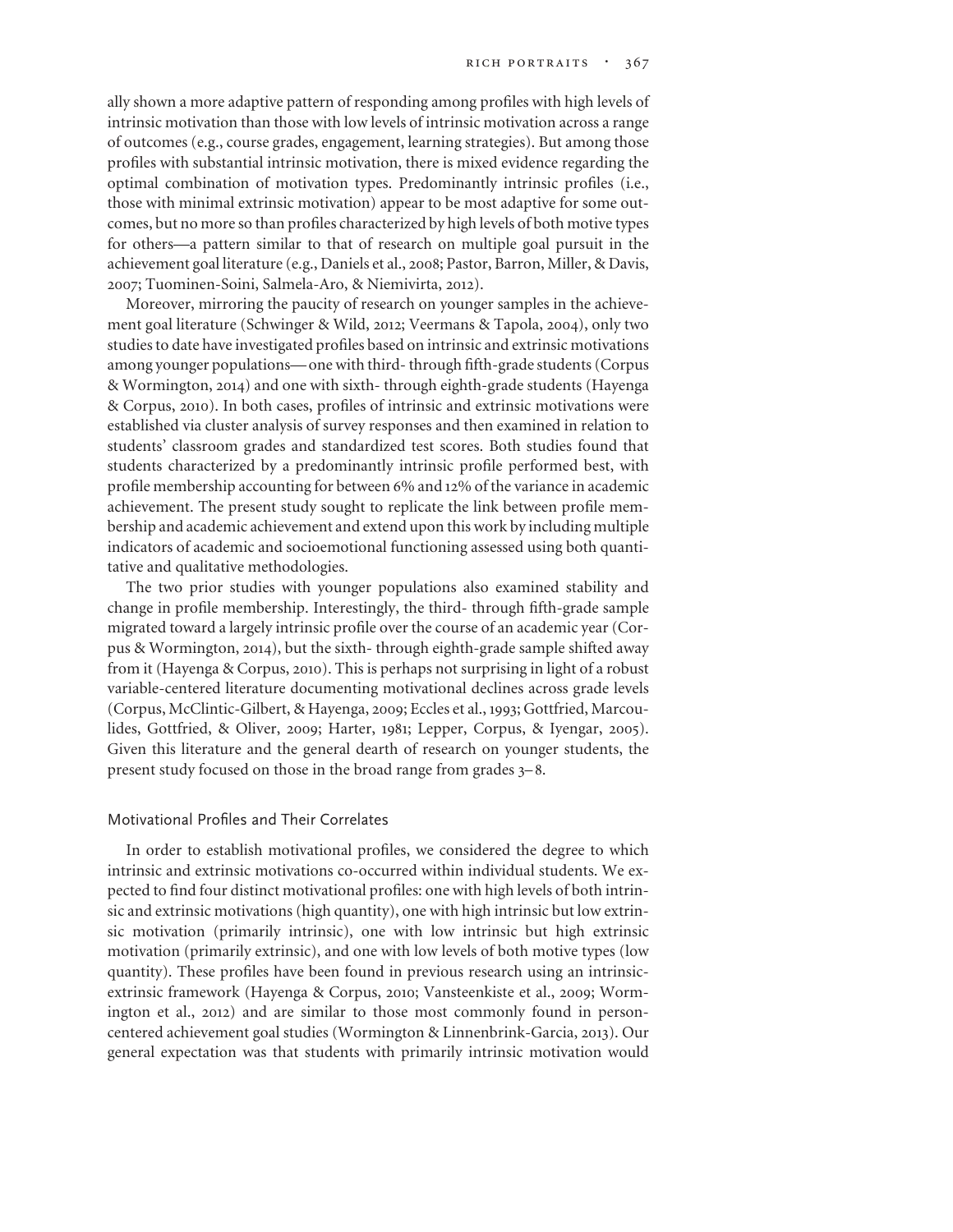show the most adaptive pattern of responses across a broad array of correlates. The rationale and hypotheses for each potential correlate are described in the following sections.

**Learning strategies.** The ability to regulate and facilitate one's own learning is a critical component of school success (Pintrich & DeGroot, 1990). We considered the extent to which both deep (e.g., elaboration, organization, critical thinking) and surface (e.g., rehearsal, memorization) learning strategies may be related to motivational profiles. Variable-centered research has shown intrinsic motivation to be positively correlated with the use of deep and, to a lesser extent, surface strategies (Entwistle & Ramsden, 1983; Meece, Blumenfeld, & Hoyle, 1988; Nolen, 1988; Weinstein & Mayer, 1986). There is also evidence of a positive relationship between surface learning strategies and aspects of extrinsic motivation (Román, Cuestas, & Fenollar, 2008). The only relevant person-centered study to date aligns with these findings: high school and college students with primarily intrinsic and high quantity motivation reported greater use of deep cognitive strategies than their peers (Vansteenkiste et al., 2009), with motivational profiles accounting for between 10% and 15% of the variance in strategy use. We predicted a similar pattern among our younger students.

Of course, students may also use a variety of strategies that interfere with—rather than contribute to—learning. Variable-centered research has shown a negative relationship between intrinsic motivation and the use of both superficial strategies (e.g., guessing, copying) and self-handicapping (Meece et al., 1988; Shih, 2005). There is also evidence that extrinsic motivation may relate positively to superficial strategy use (Meece et al., 1988; Stipek & Gralinski, 1996). Again, only one person-centered study has addressed these issues, finding the greatest maladaptive strategy use among students with primarily extrinsic and low quantity motivation, and the least among those with primarily intrinsic motivation, with motivational profiles accounting for between 12% and 15% of the variance in strategy use (Vansteenkiste et al., 2009). Accordingly, we expected the greatest use of maladaptive strategies among students with high quantity and primarily extrinsic motivation because seeing schoolwork as a means to an end may promote a superficial route to task completion.

**Ability-validation goals.** Students with different motivational profiles may also differ in their focus on ability-validation goals—a type of performance goal that involves striving to confirm intellectual ability through school performance (Grant & Dweck, 2003). These goals capture the original conception of performance goals in terms of proving one's competence to self and others and may have significant consequences for students' learning and well-being (Brophy, 2005; Dweck & Leggett, 1988). Indeed, endorsing ability-validation goals is associated with losses to intrinsic motivation (Grant & Dweck, 2003; Haimovitz, Wormington, & Corpus, 2011) and poor achievement (Hulleman, Schrager, Bodmann, & Harackiewicz, 2010). Although no studies have yet examined the association between ability-validation goals and extrinsic motivation, the two constructs share a preoccupation with demonstrating performance. Therefore, we expected students with primarily extrinsic motivation to endorse ability-validation goals to a greater extent than their peers, particularly those with primarily intrinsic and low quantity motivation.

**Well-being.** Perhaps the most commonly studied emotion in relation to motivation is anxiety. Variable-centered work has established that anxiety is negatively related to academic intrinsic motivation (Gilman & Anderman, 2006; Gottfried, 1985) and positively related to extrinsic motivation (Assor, Kaplan, Kanat-Maymon,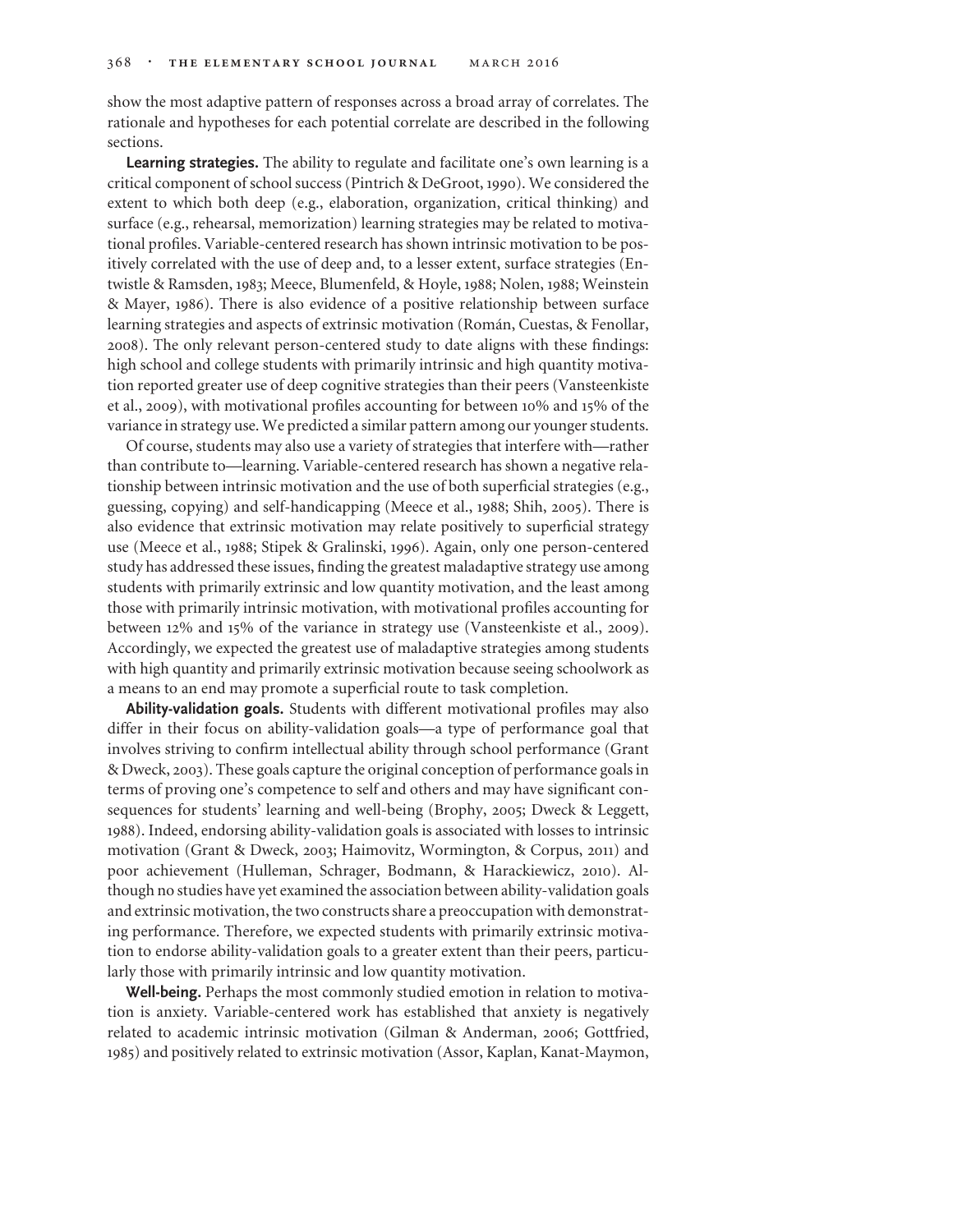& Roth, 2005; Ryan & Connell, 1989). Similarly, person-centered research has shown that high school students with primarily intrinsic motivation demonstrate the least anxiety, while those with primarily extrinsic motivation report the most, with motivational profiles accounting for 1%–11% of the variance in anxiety (Ratelle et al., 2007; Vansteenkiste et al., 2009). Research with high quantity students is mixed in that they appear to have either less or equivalent anxiety compared to their peers with primarily extrinsic motivation (Ratelle et al., 2007; Vansteenkiste et al., 2009).

Beyond anxiety, variable-centered studies have shown a positive relationship between academic intrinsic motivation and general life satisfaction (Gilman & Anderman, 2006; Sheldon, Ryan, Deci, & Kasser, 2004), but it remains to be seen how combinations of intrinsic and extrinsic motivations may relate to psychological wellbeing in children. This issue is particularly interesting with respect to the high quantity profile given that competing goals may compromise well-being. In the present study, we expected students with primarily intrinsic motivation to show the greatest life satisfaction and least anxiety, while those with primarily extrinsic and potentially high quantity motivation would be at an emotional disadvantage. Students in the low quantity profile were expected to fall somewhere in the middle because they were presumed to be less emotionally engaged with school in either a positive or negative sense.

**Academic achievement.** Variable-centered research has shown classroom grades and standardized test scores to be positively correlated with intrinsic motivation and negatively correlated with extrinsic motivation (Corpus et al., 2009; Lepper et al., 2005; Miserandino, 1996). Consistent with these findings, person-centered research has documented the strongest classroom grades among students with primarily intrinsic motivation at the elementary and middle school level, with high quantity motivation as a close second among older populations (Corpus & Wormington, 2014; Hayenga & Corpus, 2010; Ratelle et al., 2007; Vansteenkiste et al., 2009; Wormington et al., 2012). Motivational profiles have accounted for between 4% and 12% of the variance in achievement across these studies. We sought to replicate these findings in the present study using both classroom grades and standardized achievement tests in order to address concerns that classroom grades are perhaps unduly influenced by teachers' perceptions of student motivation (Cross & Frary, 1999; McMillan, Myran, & Workman, 2002).

# **Method**

#### Participants

Participants were recruited from two K–8 schools in order to minimize motivational differences across age groups caused by the transition to a new school during early adolescence (see Harter, Whitesell, & Kowalski, 1992; Simmons & Blyth, 1987). Both schools were affiliated Catholic and located in middle- to upper-middle-class neighborhoods in which most parents had attended at least some college. The schools were structured with one classroom per grade level and a departmentalized junior high program in which students rotated around to specialist teachers for core academic subjects. The student population was stable from year to year, even at the typical point of transition to middle school (>80% stability according to school staff). Both schools had strong communities, heavily involved parents, and student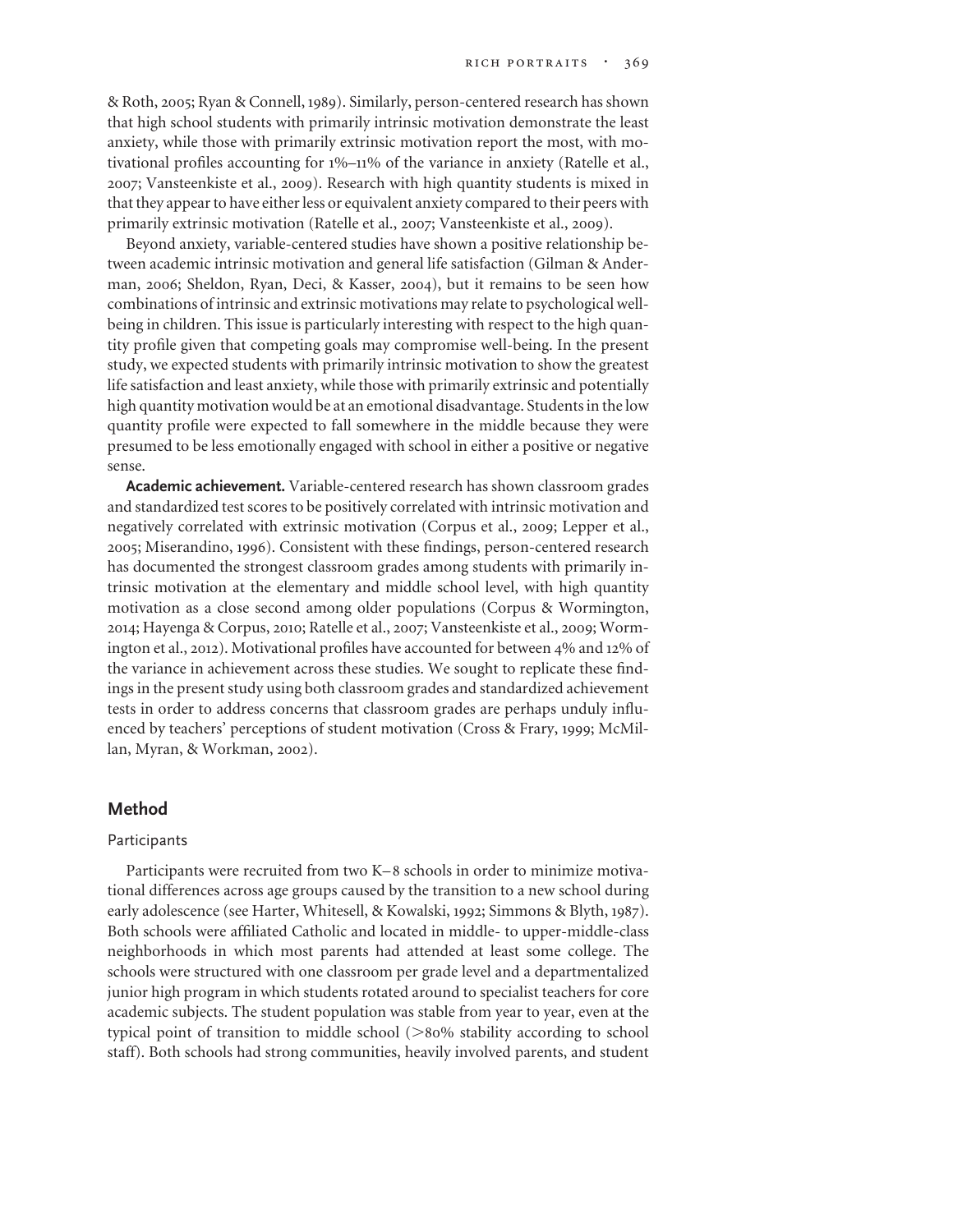accountability in the sense that every student was known and adults had high expectations for academic performance and behavioral compliance.

All students in the grades 3–8 were invited to participate in the survey. Parental consent was received from 85% of the student body, resulting in a final sample of 243 students (57% girls), all of whom assented to participate. Participants were fairly evenly distributed across the six grade levels: grade  $3(n = 46)$ , grade  $4(n = 48)$ , grade 5 ( $n = 37$ ), grade 6 ( $n = 38$ ), grade 7 ( $n = 33$ ), grade 8 ( $n = 41$ ). They largely identified as Caucasian (84%) with smaller groups who identified as Asian (11%), Black or African American (5%), Hispanic (5%), and Native American (3%).

Fifty-four of these students (56% girls) were individually interviewed: grade 3 (*n* 10), grade 4 (*n* 9), grade 5 (*n* 10), grade 6 (*n* 8), grade 7 (*n* 8), grade 8  $(n = 9)$ . Although interviews took place prior to obtaining the final cluster solution, students were selected with the goal of having approximately 12 students per cluster, with equal representation of grade levels and genders in each group. Therefore, from each of the 12 participating classrooms (one per grade level per school), we selected approximately four children to be interviewed based on their survey responses: one with high levels of both motivation types, one with high intrinsic but low extrinsic motivation, one with high extrinsic but low intrinsic motivation, and one with low levels of both motivation types.<sup>2</sup> The third author matched selected cases to participant names, thus allowing the first two authors to conduct all interviews while remaining blind to cluster membership.

#### Measures

Students were provided with a 5-point response scale ( $1 =$  not like me at all,  $5 =$ exactly like me) for use with all 64 of the survey items described in the following sections.

**Motivational orientations.** Students' intrinsic and extrinsic motivations were measured with reliable and valid scales from Corpus et al. (2009; see also Harter,1981; Lepper et al., 2005), which were used in prior studies of motivational profiles in elementary school populations (i.e., Corpus & Wormington, 2014; Hayenga & Corpus, 2010). Intrinsic motivation was indexed by averaging the 17 items focusing on the dimensions of challenge-seeking, independent mastery, and curiosity-driven engagement (e.g., "I read things because I am interested in the subject";  $\alpha = .88$ ). Extrinsic motivation was indexed by averaging the 16 items focusing on a desire for easy work, dependence on the teacher for guidance, and orientation toward pleasing authority figures (e.g., "I do my schoolwork because it makes my parents happy";  $\alpha = .81$ ).

**Learning strategies.** Four strategic approaches to schoolwork were assessed for all but the third-grade students, for whom we believed the items too complex for meaningful processing: deep learning strategies, surface learning strategies, superficial strategies, and self-handicapping. Both deep and surface learning strategies were assessed with items drawn from the cognitive strategy use subscale from Pintrich and DeGroot (1990). We classified five original items that described elaboration, critical thinking, and organization as deep learning strategies (e.g., "When I study I put important ideas into my own words"), and five original items that described rehearsal and memorization as surface learning strategies (e.g., "When studying, I copy my notes over to help me remember material"), because previous research has de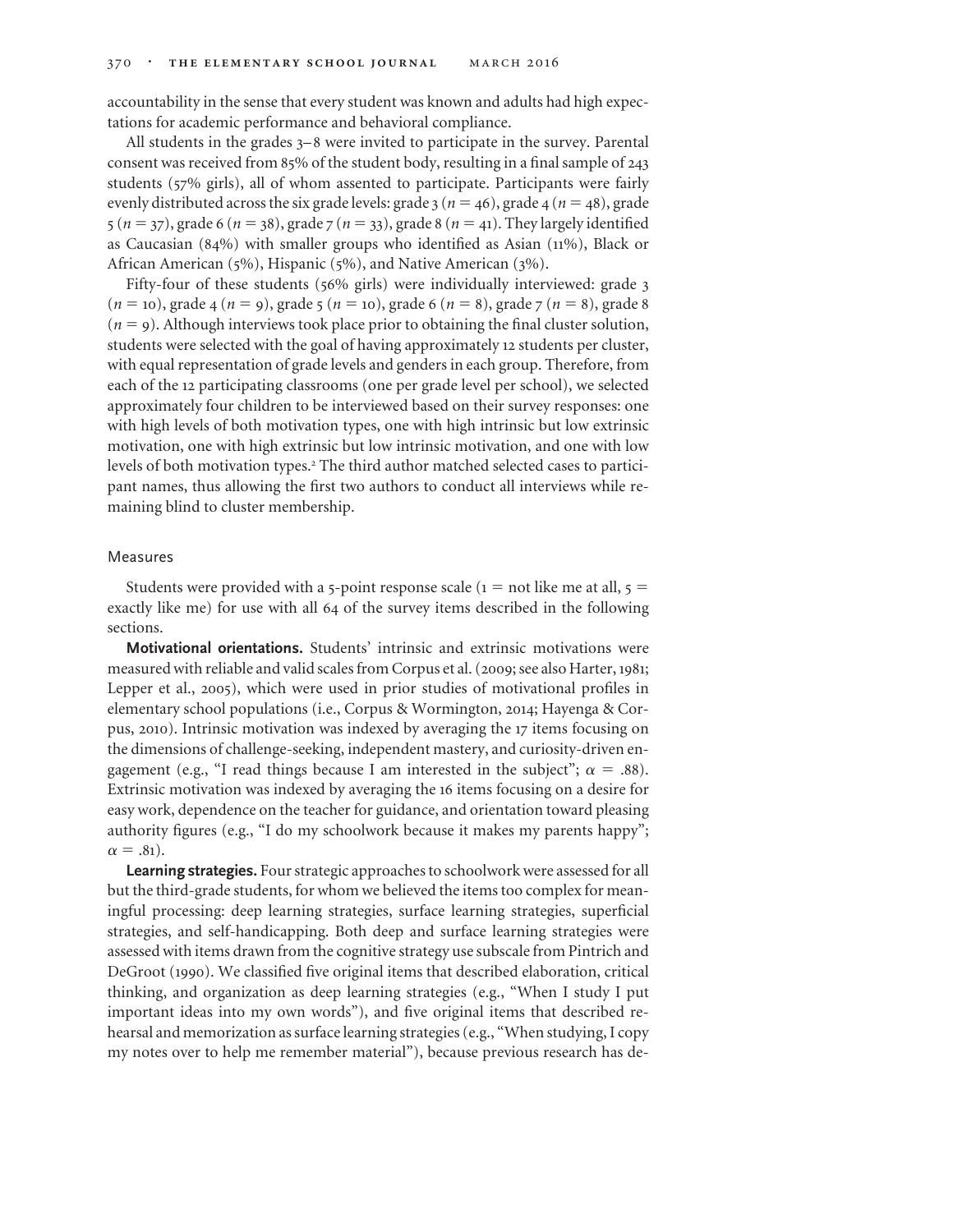fined deep and surface learning strategies in these ways (Entwistle & Ramsden, 1983; Nolen, 1988; Weinstein & Mayer, 1986). Superficial strategies were assessed with five items from previous research on superficial cognitive engagement (Meece et al.,1988; Stipek & Gralinski, 1996) that described guessing, copying, and minimal effort (e.g., "When I do work, I usually guess a lot so I can finish quickly"). Finally, selfhandicapping was assessed with a six-item scale from Urdan, Midgley, and Anderman (1998; e.g., "Some students fool around the night before a test so that if they don't do well they can say that is the reason. How true is this of you?"). This scale was given only to students in grades 5–8 based on validation information in previous studies (i.e., Midgley & Urdan, 2001; Shih, 2005).

Scores on the 21 strategic approaches were subjected to a principal components factor analysis with varimax rotation. The eigenvalues and scree plot indicated that a two-factor solution was most appropriate and interpretable. The first factor represented maladaptive strategy use, indexed by averaging four of the five superficial strategy items and all six of the self-handicapping items ( $\alpha = .8$ o). The second factor represented cognitive strategy use, indexed by averaging the five deep and five surface learning strategy items ( $\alpha = .81$ ).<sup>3</sup>

**Ability-validation goals.** Students' need to verify their intellectual ability through schoolwork was assessed by averaging two items adapted from Grant and Dweck (2003) by Haimovitz et al. (2011) for use with children (i.e., "I need to do well in school to know that I'm smart"; "I want to do a good job in school so that I can know for sure that I'm smart";  $\alpha = .85$ ).

**Well-being.** Students' life satisfaction was assessed with the five-item Satisfaction with Life Scale adapted for children (Gadermann, Schonert-Reichl, & Zumbo, 2010; e.g., "In most ways my life is close to the way I would want it to be;  $\alpha = .84$ ). Students' school-related anxiety was assessed with a three-item scale adapted from the Rochester Assessment of Intellectual and Social Engagement by Miserandino (1996). One item described anxiety (i.e., "When my teacher first explains new material, I feel scared") and two described sadness (i.e., "When I'm in class, I feel sad"; "When I'm in class, I feel unhappy"). Due to weak internal consistency ( $\alpha = .55$ ), we retained the single-item assessment of anxiety about learning new material and averaged the two remaining items to index school-related sadness ( $\alpha = .74$ ).

**Achievement.** Objective measures of academic achievement included both report card grades and standardized test performance, which we had permission to access from school records for 82% of the sample ( $n = 199$ ). These students did not differ in their levels of intrinsic or extrinsic motivation from those whose parents did not grant such access,  $t$ s $(240)$   $<$  .91,  $ps$   $>$  .36. Report cards from the first trimester of the year were collected to correspond with the timing of survey administration in November. All grades were converted to a standard four-point scale and grade point averages (GPAs) were computed by averaging scores from language arts, math, social studies, and science. We also collected composite national percentile ranks from the Iowa Test of Basic Skills (ITBS), which was administered the month prior to the study.

#### Interview Protocol

The interview protocol was designed with two goals in mind: (1) methodological triangulation to validate the survey data, and (2) complementarity to more richly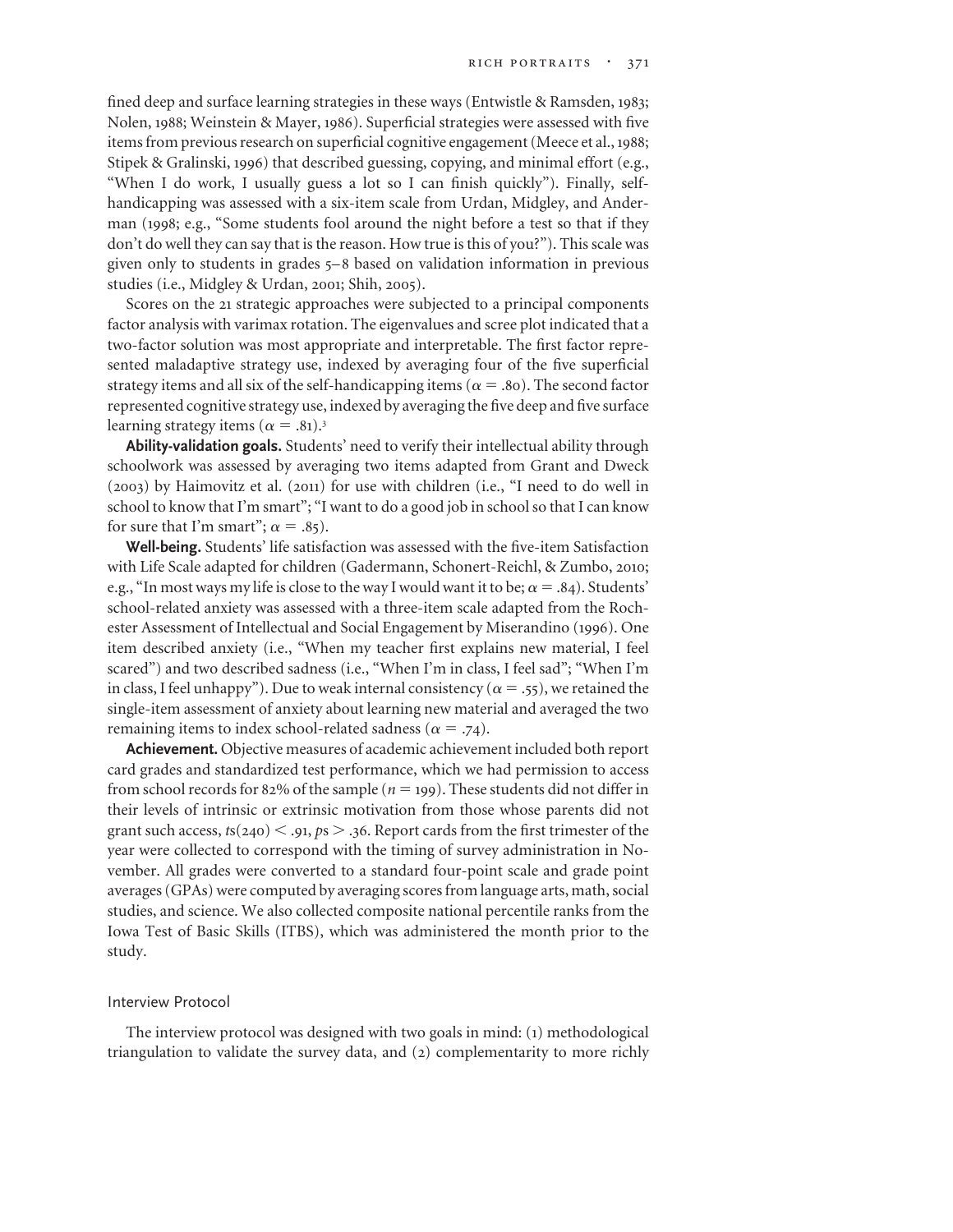#### $372$ **the elementary school journal** march 2016

characterize and differentiate the four motivational profiles. It began with a series of seven open-ended questions based on DeGroot (2002) that covered three main topics: (1) attitudes toward school ("What is your favorite part of the school day? Least favorite? What is your favorite subject in school and what kinds of things do you do in that subject?"); (2) self-appraisal ("What would you tell somebody else about the kind of student you are? Can you think of a time when you felt nervous in school?"); and (3) classroom context ("In your classroom, do some kids get special privileges that others don't get, and what do you think about that? Do you get to make your own choices in school or do the teachers mostly tell you what to do, and how do you like that?").

The second part of the interview protocol was centered around two hypothetical scenarios developed for the present study that pitted intrinsic and extrinsic concerns against one another:

*Book selection scenario:* Let's pretend that you have a special assignment this week: You get to pick a new book to read and then tell the class about it. Your teacher tells you about a book she thinks you should choose, but you have a book at home that you're very curious about and would like to read.

*Project selection scenario:* Let's pretend you get to choose the project you will do for social studies. One project looks really interesting, but it also looks hard and you're not sure how well you'll do. Another project isn't as interesting, but it looks easy and you know you'll get a good grade.

For each scenario, students were asked to make a choice and justify that choice, then to imagine making the opposite choice and justify that choice. They were also asked to describe the difficulty of the decision, anticipated emotional responses, and how they might advise a friend.

#### Procedure

**Survey.** Surveys containing the items described in the Measures section and demographics (age, grade level, gender, race/ethnicity) were administered in students' regular classrooms by at least two of the authors. After students were reminded that participation was voluntary, they were taught to use the 5-point response scale with items unrelated to school. They were then asked to create a private space on their desks by propping up folders from the researchers. Each survey item was read aloud twice for third-grade students and once for the older students as they responded quietly at their desks. Trained research assistants circled the room and responded to questions. After survey completion, students were thanked and invited to keep the folder. No other compensation was provided. The entire session lasted 20 –30 minutes.

**Interview.** Based on pilot interviews with one child from each of grades 3, 5, and 7, we refined question wording and generated strategies for best eliciting information. Interviews were conducted by one of the first two authors, who were blind to students' survey responses and cluster membership. Interviews took place in a private space on school grounds during school hours a few weeks after survey administration. All students assented to participate at the start of the interview session. Interviews were audio-taped with two exceptions due to lack of parental consent; in these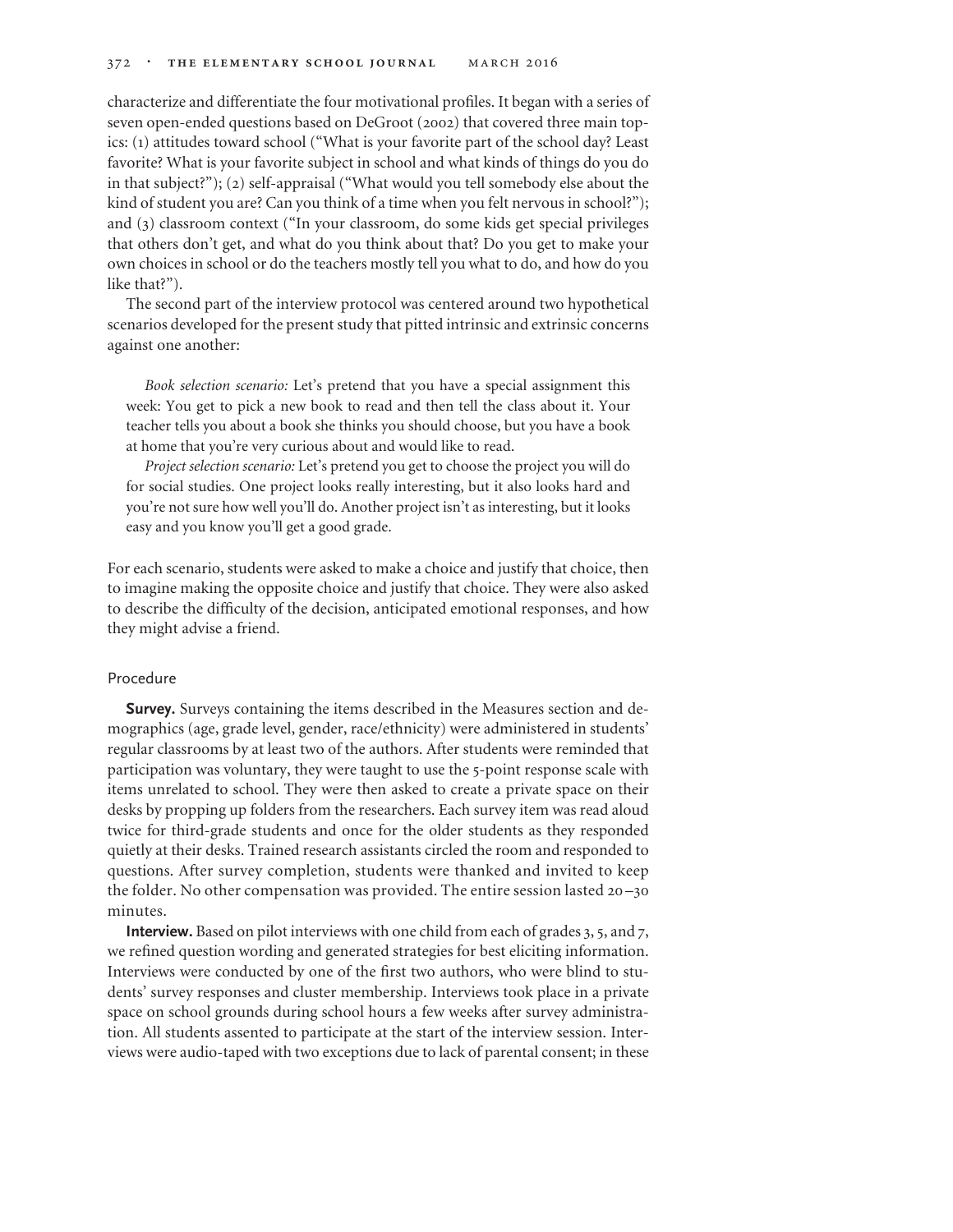cases, notes were taken by hand. Students were reminded that their responses would be kept confidential, and interviewers attempted to establish rapport with students in order to maximize their comfort in responding honestly. Interviewers asked questions in the order listed above, probed for more detail when needed, and repeated back utterances that were unclear to ensure accurate interpretations. Although there was occasional difficulty understanding students' responses, even the youngest participants seemed able to comprehend the interview questions and respond appropriately. The entire interview typically lasted 15 minutes, with a range from 8 to 21 minutes.<sup>4</sup>

#### Coding

Interviews were transcribed and all coding was done from written transcripts, which had no indication of students' survey responses, cluster membership, or identifying demographic information. In order to develop a coding scheme, all three authors read the same 10 randomly selected interview transcripts and each author additionally read a unique set of five transcripts such that 25 transcripts in all were initially consulted. We independently created lists of all conceptual responses that were given in these transcripts for each major question of the interview protocol. We then discussed these lists in order to group children's responses into slightly broader conceptual categories for each of the major interview questions. Once clearly defined, these conceptual categories became our set of interview codes.

Consider for example the self-appraisal portion of the interview protocol, which included the question asking children to describe themselves as students. We identified 13 unique interview codes for students' responses to this question: competent, average, poor performer, well behaved, poorly behaved, intrinsically motivated, extrinsically motivated, work avoidant, socially oriented, teacher oriented, wellrounded, having a particular learning style, and having particular personality attributes. Interview codes for this and all other questions were not mutually exclusive in that a student could be coded for as many of the categories as their response indicated. In all, we specified 199 unique interview codes across the seven open-ended questions and two hypothetical scenarios. A subset of these codes are defined in Table 1.

In order to establish reliability of the coding scheme, two of the authors independently coded a randomly selected set of 10 transcripts. They reached an overall agreement rate of 97%, with a range from 94% to 100% across interview questions. Disagreements were settled through discussion. One of these authors then coded the remaining 44 transcripts.

Using the full set of 54 coded transcripts, we examined the frequency of each of the 199 codes. Of these, 102 were given too infrequently (i.e., by  $\leq$ 10% of the sample) for meaningful interpretation, leaving 97 codes as the basis of subsequent analysis. We next sorted the coded transcripts into the four motivational clusters. We were interested in whether particular codes were given more or less frequently for particular clusters, with the focus of our interpretation on what made each cluster distinct. In order to determine distinctiveness, we calculated the percentage of interviews in each cluster that each of the 97 interview codes was present and then computed the difference between the two most extreme clusters for each code (i.e., we subtracted the percentage of the cluster in which each code appeared least frequently from the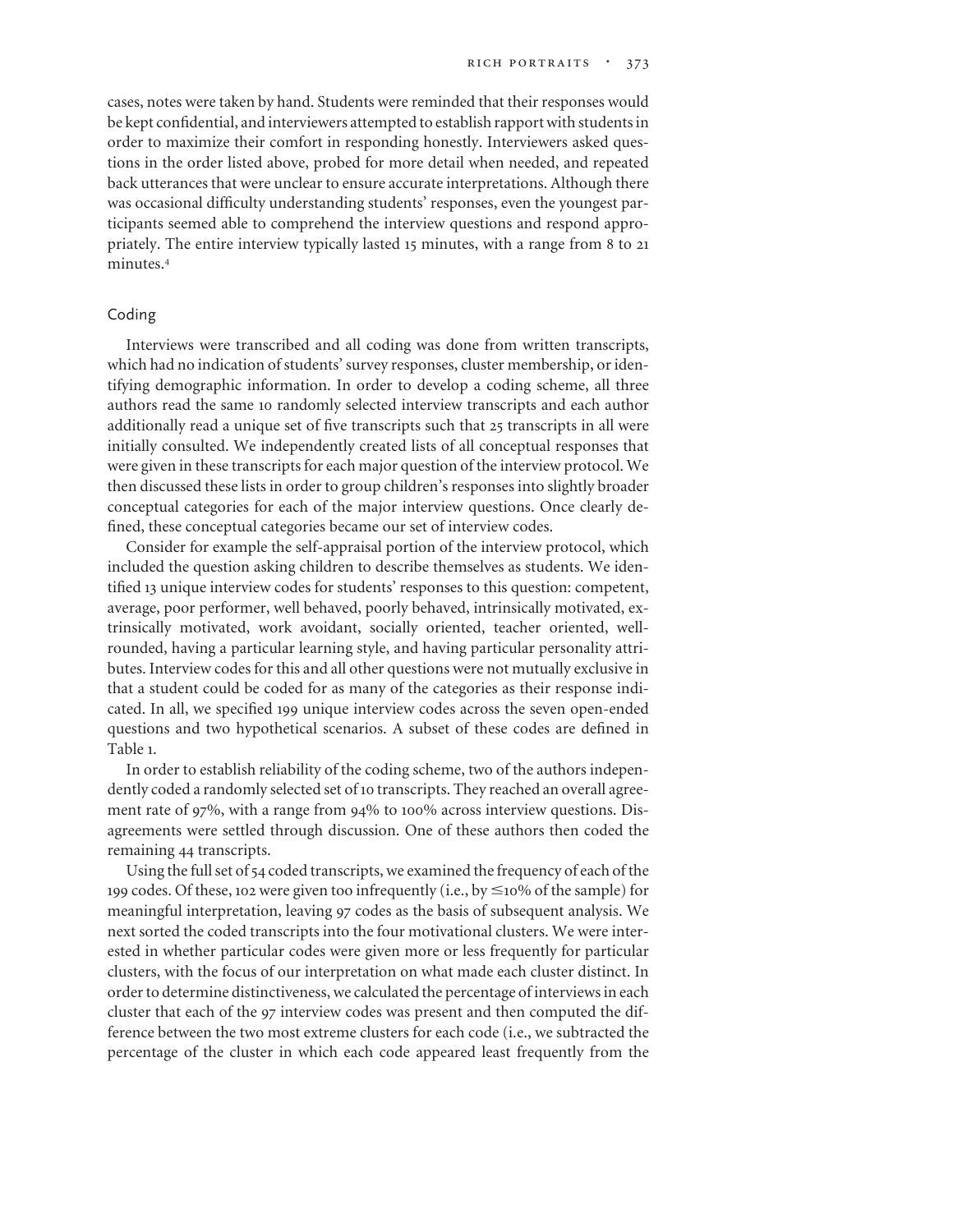|                                      |                                                                                  |                                                                                                                                 |                            |                                         | No. of Students Reporting (Percentage<br>of Cluster)        |                                              |
|--------------------------------------|----------------------------------------------------------------------------------|---------------------------------------------------------------------------------------------------------------------------------|----------------------------|-----------------------------------------|-------------------------------------------------------------|----------------------------------------------|
| Interview Code                       | Definition                                                                       | Sample Quote                                                                                                                    | $(n = 15)$<br><b>QH</b>    | $(n = 13)$ $(n = 15)$<br>$\overline{P}$ | PE                                                          | $(n=11)$<br>$\alpha$                         |
| Work avoidant<br>School attitudes:   | Dislike volume of work perceived to be excessive                                 | "[I dislike reading because] you have to do extra homework"                                                                     |                            |                                         | ৩                                                           |                                              |
| Dislike areas of low                 | Dislike activities perceived to reflect low competence                           | "I just don't like [math]. I'm not very good at it all."                                                                        | T                          | $\mathfrak{S}$<br>$\widetilde{6}$       | $\widehat{\Theta}$                                          | $\odot$<br>(64)                              |
| Dislike specials<br>competence       | Dislike academic specialty classes (e.g., PE, art,<br>music)                     | "Probably music [is my least favorite time] because I get kind<br>of bored in what we do."                                      | (27)<br>(20)               | $\circledast$                           | $\left(\overline{f}\right)$<br>$\widehat{33}$<br>$\sqrt{ }$ | $\odot$                                      |
| Like hands-on                        | Like interactive, project-based assignments and<br>exercises                     | "We have to make a model, like with a whole thing like<br>teepees and stuff. It just really fascinates me."                     | $\left(\frac{1}{2}\right)$ | (46)<br>$\circ$                         | (67)<br>$\overline{10}$                                     | (82)<br>$\circ$                              |
| Like social interaction              | Enjoy school activities that allow for social<br>interaction                     | "[I like] getting to share our stuff in class. I like getting to talk<br>with my friends and see what they did and what I did." | (27)<br>4                  | $\circledast$                           | $\left( 33\right)$<br>$\sqrt{2}$                            | (27)<br>$\tilde{5}$                          |
| Like nonacademics                    | Nonacademic times (e.g., recess, lunch) are favorites                            | "I think lunch [is my favorite time] because it's relaxing."                                                                    | (27)                       | $\circledast$<br>Ξ                      | (27)                                                        | (36)<br>4                                    |
| Self as competent<br>Self-appraisal: | Describe self as smart, high achieving                                           | "[I have a] good memory, so I remember things. Smart. I get<br>a lot done quickly and I can learn things quickly."              | $\Xi$                      | $\circ$                                 | $\widehat{(\mathcal{E})}$<br>$\Xi$                          | (45)<br>$\sqrt{2}$                           |
|                                      | Self as intrinsically motivated Describe self as curious, drawn to challenge and | "I like challenging things. I don't like just sitting there and                                                                 | (5)                        | $\widetilde{\Theta}$<br>$\circ$         | $\tilde{5}$                                                 | $\overline{a}$                               |
| Self as well-rounded                 | Describe self in context of hobbies or extracurriculars<br>mastery               | "I like doing sports like basketball and baseball."<br>doing really easy problems."                                             | (20)<br>$\circ$            | $\widetilde{\Theta}$<br>$\circ$         | (20)                                                        | (36)<br>$\overline{a}$                       |
| Self as well-behaved                 | Describe comportment positively (e.g., paying<br>attention, meeting deadlines)   | "I pay attention and listen in class, but once we get out to<br>recess I talk a lot."                                           | (60)<br>$\odot$<br>O       | (69)<br>$\widehat{\Theta}$<br>Q         | (80)<br>$\mathcal{L}$<br>12                                 | $\odot$<br>$\binom{91}{ }$<br>$\overline{a}$ |
|                                      |                                                                                  |                                                                                                                                 |                            |                                         |                                                             |                                              |

Table 1. Differentiating Interview Codes and Frequency by Cluster Table 1. Differentiating Interview Codes and Frequency by Cluster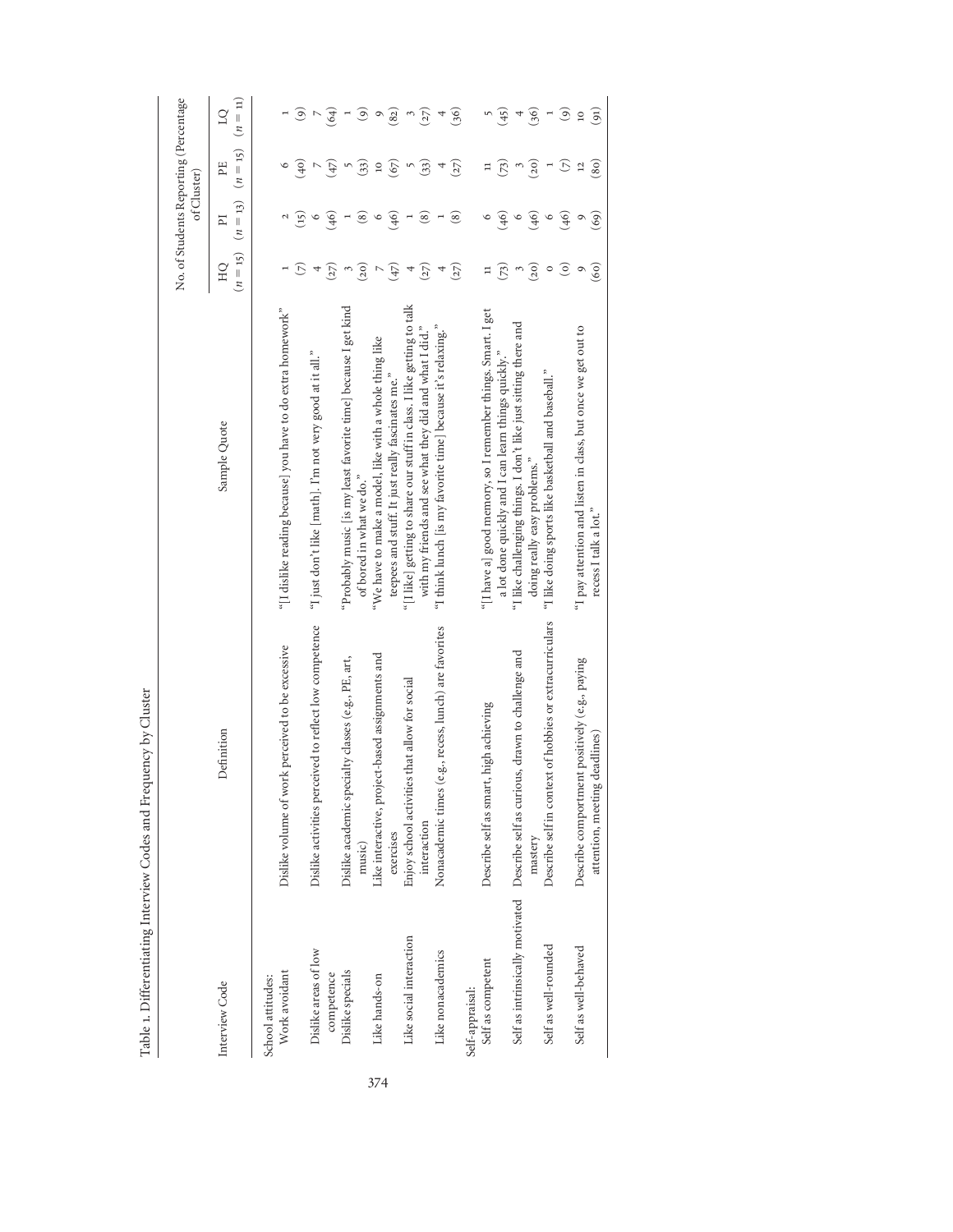| Lable 1. (Continuea)                  |                                                                                          |                                                                                                                  |                         | No. of Students Reporting (Percentage of<br>Cluster) |                    |                                    |
|---------------------------------------|------------------------------------------------------------------------------------------|------------------------------------------------------------------------------------------------------------------|-------------------------|------------------------------------------------------|--------------------|------------------------------------|
| Interview Code                        | Definition                                                                               | Sample Quote                                                                                                     | $(n = 15)$<br><b>CH</b> | $(n = 13)$<br>FI                                     | $(n = 15)$<br>ΡË   | $u = 1$<br>$\beta$                 |
| Self as poorly behaved                | Describe comportment negatively (e.g., getting<br>in trouble, being late)                | 'Sometimes I get pretty bored and I doze off, but then you<br>know, I get back up again."                        | (20)<br>3               | $\begin{pmatrix} 3 \\ 23 \end{pmatrix}$              | (40)<br>৩          | $\odot$<br>$\overline{a}$          |
| Nervous about public<br>perception    | public, often accompanied by concerns about<br>Worry or embarrassment when performing in | "You get called on and you don't know the questions, you<br>feel like if you answer it wrong you're going to get | (27)<br>$\overline{a}$  | $\circled{s}$<br>Ξ                                   | (33)<br>$\sqrt{2}$ | $\odot$<br>$\circ$                 |
|                                       | making mistakes                                                                          | embarrassed."                                                                                                    |                         |                                                      |                    |                                    |
| performance<br>Nervous about          | Nervous about academic performance,<br>particularly in testing contexts                  | "Sometimes I feel nervous before a test because I want to<br>make sure I'm all prepared but I don't know."       | (60)<br>٩               | (54)<br>N                                            | (60)<br>٥          | $\overline{a}$<br>(91)             |
| Nervous about                         | Nervous in new or ambiguous situations                                                   | "[Last year, X] was a new teacher and I didn't really know                                                       | $\tilde{\phantom{0}}$   | $\overline{a}$                                       | $\circ$            | $\overline{a}$                     |
| uncertainty                           |                                                                                          | what to expect. So that was when I felt nervous."                                                                | (20)                    | (31)                                                 | $\odot$            | $\odot$                            |
| having materials<br>Nervous about not | Worry about not having required materials or<br>work completed                           | "If I forgot my planner or homework at home or if I didn't<br>do something, I feel kind of nervous."             | $\sim$                  | $\tilde{5}$                                          | 4                  | $\circ$                            |
| Classroom context:                    |                                                                                          |                                                                                                                  | (13)                    | $(23)$                                               | (27)               | $\odot$                            |
| Perceive choice                       | Able to generate at least one choice opportunity                                         | "Sometimes we get to make choices like if she has two sheets,                                                    | $\overline{14}$         | 13                                                   | $\mathfrak{L}$     | $\infty$                           |
|                                       | in school                                                                                | you can either pick this one or that one."                                                                       | (93)                    | (100)                                                | (87)               | $(73)$                             |
| Choice as enjoyable <sup>a</sup>      | Opportunities for choice provide enjoyment or                                            | a<br>"It's nice when we get to choose [a partner]. We get to have                                                | $\overline{a}$          | $\sim$                                               | $\circ$            | $\circ$                            |
|                                       | satisfy personal interests                                                               | little bit of fun and not just be upset because we got put<br>with someone we really just don't enjoy."          | $\circlearrowright$     | (15)                                                 | (46)               | $\odot$                            |
| Choice as undesirable <sup>a</sup>    | Opportunities for choice are not desired or                                              | "I just like to be told what to do because I don't really like                                                   | $\overline{a}$          | $\mathfrak{a}$                                       | $\tilde{5}$        | $\tilde{5}$                        |
|                                       | stressful                                                                                | picking things."                                                                                                 | $\circlearrowright$     | (15)                                                 | (23)               | (38)                               |
| Desire more choice <sup>b</sup>       | Dissatisfaction with choices currently offered or                                        | "I do feel like there should be a little more freedom I wish                                                     | $\overline{a}$          | $\overline{a}$                                       | $\sqrt{2}$         | $\overline{a}$                     |
|                                       | desire for more choices expressed                                                        | that we could choose what we read. I mean, as long as it's                                                       | $\mathcal{F}$           | $\left(14\right)$                                    | (56)               | $\begin{pmatrix} 11 \end{pmatrix}$ |
|                                       |                                                                                          | not completely inappropriate for school."<br>¥                                                                   |                         |                                                      |                    |                                    |
| Perceive privileges                   | Able to generate at least one special privilege                                          | $\therefore$ people get chosen and then they get to move around into                                             | $\infty$                | $\circ$                                              | $\Xi$              | $\sqrt{2}$                         |
|                                       | that is given to some children selectively                                               | the classroom to read in a different area"                                                                       | (53)                    | (46)                                                 | $(73)$             | (45)                               |

 $9\overline{)}$   $\overline{)}$   $\overline{)}$   $\overline{)}$   $\overline{)}$ 

 $\begin{matrix} 0 & 0 \\ 0 & 0 \end{matrix}$ 

 $\odot$ 

 $LQ$ <br> $(n = n)$ 

 $\begin{array}{c} \n\hline\n\end{array} \n\begin{array}{c} \n\hline\n\end{array} \n\begin{array}{c} \n\hline\n\end{array} \n\end{array}$ 

Percentage of

Table 1 (Continued) Table 1. (*Continued*)  $\frac{5}{45}$ 

 $\binom{3}{3}$  -  $\binom{1}{1}$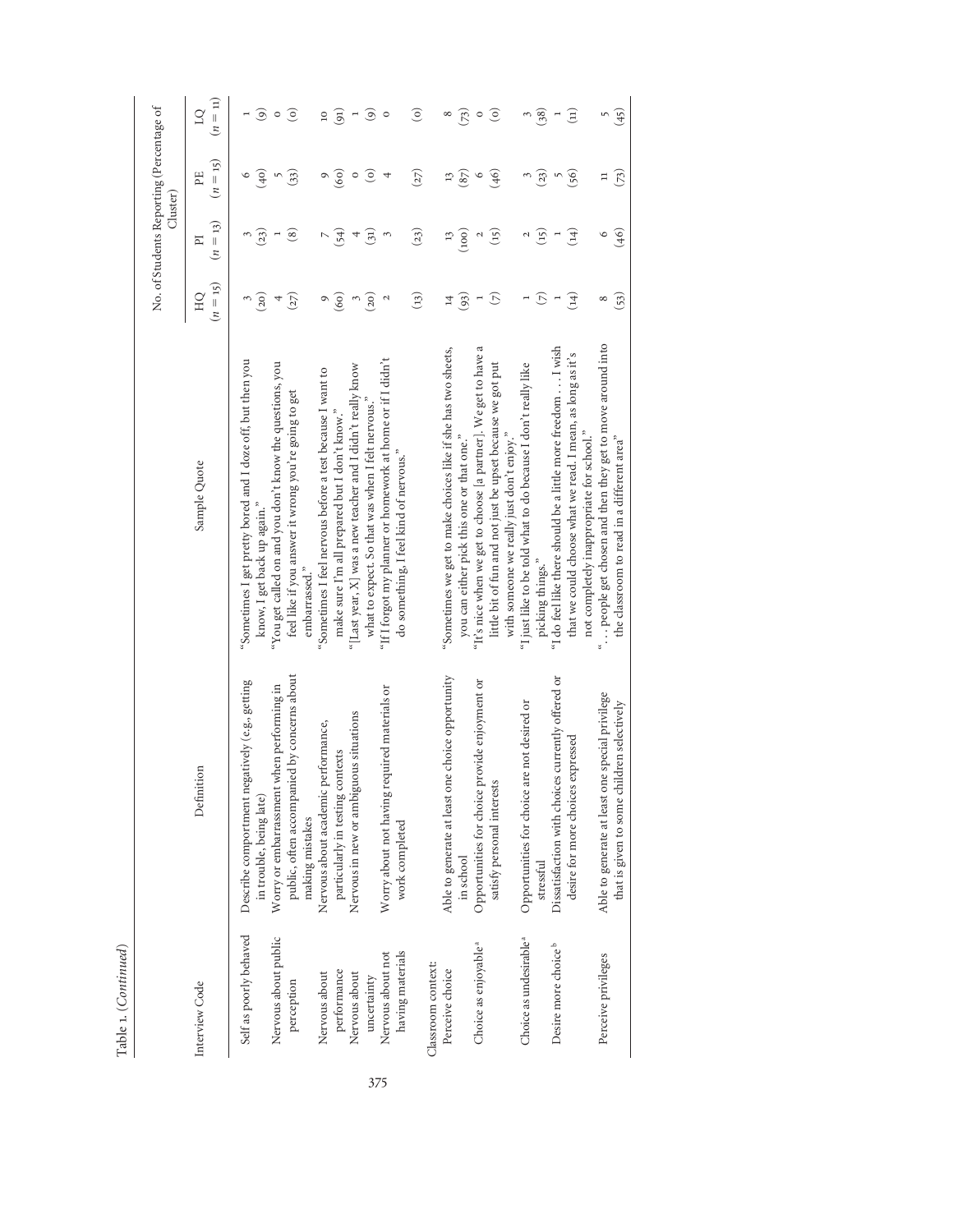|                                                                                                                             |                                                                                                                                 |                                                                                                                                                        |                               | No. of Students Reporting (Percentage of<br>Cluster) |                        |                       |
|-----------------------------------------------------------------------------------------------------------------------------|---------------------------------------------------------------------------------------------------------------------------------|--------------------------------------------------------------------------------------------------------------------------------------------------------|-------------------------------|------------------------------------------------------|------------------------|-----------------------|
| Interview Code                                                                                                              | Definition                                                                                                                      | Sample Quote                                                                                                                                           | $(n = 15)$<br>ЯQ              | $(n = 13)$<br>$\Xi$                                  | $(n = 15)$<br>PE       | $(n = n)$<br>$\Omega$ |
| scenario-personal<br>interest vs. teacher<br>recommendation:<br>Agnostic about<br>privileges <sup>c</sup><br>Book selection | Express neutral emotional reaction about the<br>practice of special privileges                                                  | "I don't really care"                                                                                                                                  | $\left( \mathrm{13}\right)$   | $\odot$<br>$\circ$                                   | (36)<br>4              | (20)                  |
| interest satisfaction<br>Emotional reaction-                                                                                | would depend on the extent to which their<br>Indicate that their feelings about the choice<br>personal interests were satisfied | "Not so happy, because I might have liked the other book<br>better than that one."                                                                     | $\binom{13}{1}$<br>N          | (38)                                                 | T                      | (18)<br>N             |
| Desire for appropriate<br>choice                                                                                            | Express desire to make an appropriate choice in<br>terms of difficulty level, topic, or match to<br>personal characteristics    | that I'm at or that's what the class is going to be focused<br>" because it might be better for like the level of reading<br>$\overline{\text{on.}}^n$ | $\widetilde{\mathbb{E}}$<br>U | $\widehat{\circ}$<br>$\circ$                         | (53)<br>$^{\circ}$     | (27)                  |
| personal interest<br>Other-oriented<br>rationale for                                                                        | Justify the "personal interest" book in terms of<br>how it would please others or respect the<br>opinion of others              | "Maybe your friends encouraged you to read it."                                                                                                        | (20)                          | $\odot$<br>$\circ$                                   | $\left(27\right)$<br>4 | $\odot$<br>$\circ$    |
| Performance rationale<br>recommendation<br>for teacher                                                                      | Justify the teacher-recommended book as a way<br>of maximizing performance                                                      | "It would be easier to choose the one the teacher suggests<br>because you might get better, more points.                                               | $\mathcal{L}$                 | $\circled{s}$<br>$\overline{a}$                      | (20)<br>$\tilde{5}$    | (36)                  |
| scenario-difficult/<br>Project choice is hard<br>interesting vs. easy/<br>Project selection<br>good grade                   | Indicate that it would be difficult to choose<br>between the projects                                                           | "I would have a tough decision on that. I would probably<br>take all day to choose."                                                                   | (33)                          | (15)                                                 | (53)<br>∞              | (45)                  |
|                                                                                                                             |                                                                                                                                 |                                                                                                                                                        |                               |                                                      |                        |                       |

Table 1. (Continued) Table 1. (*Continued*)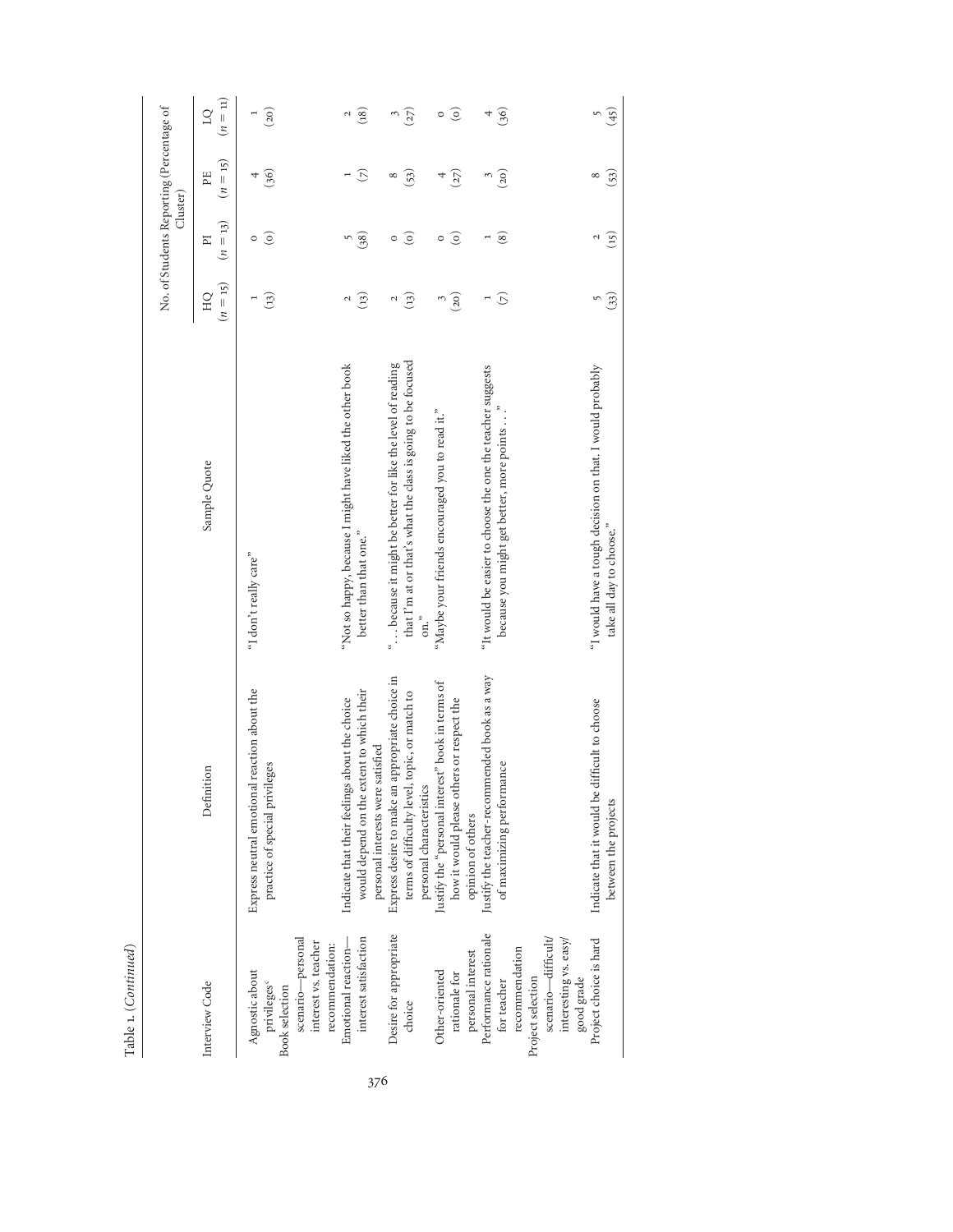|                                                               |                                                                                                        |                                                                                                                           |                           | Cluster)                     | No. of Students Reporting (Percentage of |                       |
|---------------------------------------------------------------|--------------------------------------------------------------------------------------------------------|---------------------------------------------------------------------------------------------------------------------------|---------------------------|------------------------------|------------------------------------------|-----------------------|
| Interview Code                                                | Definition                                                                                             | Sample Quote                                                                                                              | $(n = 15)$<br>$_{\rm H0}$ | $(n = 13)$<br>$\overline{p}$ | $(n = 15)$<br>PE                         | $(n = n)$<br>$\Omega$ |
| Emotional reaction-<br>(nonspecific) <sup>d</sup><br>negative | Indicate nonspecific but negative feelings about<br>making the choice                                  | "I think I would feel, kind of, not that happy."                                                                          | (63)                      | 57)                          | $\left(40\right)$                        | $(25)$                |
| Desire to please others                                       | Explain choice in terms of how it would please<br>or impress others                                    | "I'd want my teacher and my mom and my dad to think I<br>tried hard. I want them to be proud of me."                      | (27)                      | $\widehat{\circ}$<br>$\circ$ | (33)                                     | (18)                  |
| Good grades rationale                                         | a way to guarantee a<br>Justify the easy project as                                                    | "[I would want] to get a better grade, have a better chance of                                                            | $\mathbf{c}$              | $\overline{a}$               | 5                                        | $\circ$               |
| for easy project                                              | good grade                                                                                             | getting a good grade."                                                                                                    | $\widehat{\Xi}$           | $\widehat{\Sigma}$           | $(33)$                                   | (55)                  |
| Desire for easy work                                          | a way of minimizing<br>Justify the easy project as                                                     | "Because it wouldn't take a lot of effort and it'd be easy and                                                            | ٥                         |                              | 12                                       |                       |
|                                                               | effort, finishing quickly                                                                              | it'd be really fast"                                                                                                      | (60)                      | (54)                         | (80)                                     | (64)                  |
| project to friend<br>Recommend easy                           | Indicate that they would recommend the easy<br>(vs. hard) project to a friend                          | "I'd probably give him the easier one."                                                                                   | $\circ$                   | 4                            | $\mathbf{\hat{c}}$                       |                       |
|                                                               |                                                                                                        |                                                                                                                           | $\widehat{\circ}$         | $\rm _{(31)}$                | $\left( \overline{\mathbf{E}}\right)$    | (18)                  |
| Friend's ability<br>matters                                   | Recommendation would depend on friend's<br>ability or prior performance                                | kind of bad, I'd tell him he should pick the easier one."<br>"It depends if he's good or bad in social studies. If he was | $\mathcal{L}$             |                              | 5                                        | $\circ$               |
|                                                               |                                                                                                        |                                                                                                                           | $\left( 13\right)$        | (23)                         | (33)                                     | $\widehat{\circ}$     |
| Discomfort deciding                                           | Believe they should not be the one deciding for                                                        | "I would say, 'I wouldn't choose for you because my opinion                                                               | 4                         |                              |                                          | 4                     |
| for friend                                                    | their friend                                                                                           | is probably off from yours, different.'."                                                                                 | (27)                      | $\binom{31}{ }$              | $\widehat{C}$                            | (36)                  |
|                                                               | Note.—HQ = high quantity, $PI =$ primarily intrinsic, $PE =$ primarily extrinsic, $LQ =$ low quantity. |                                                                                                                           |                           |                              |                                          |                       |

377

aCoding for "choice as enjoyable" and "choice as undesirable" occurred only when also coded as "perceive choice." Percentages represent this smaller total number possible. b u t

Due to interviewer error, only 32 students were asked about their satisfaction with choice opportunities. Percentages represent this smaller total number possible.

cCoding for "agnostic about privileges" occurred only when also coded as "perceive privileges." Percentages represent this smaller total number possible.

Due to interviewer error, only 33 students were asked about their emotional reaction. Percentages represent this smaller total number possible.

Table 1. (Continued) Table 1. (*Continued*)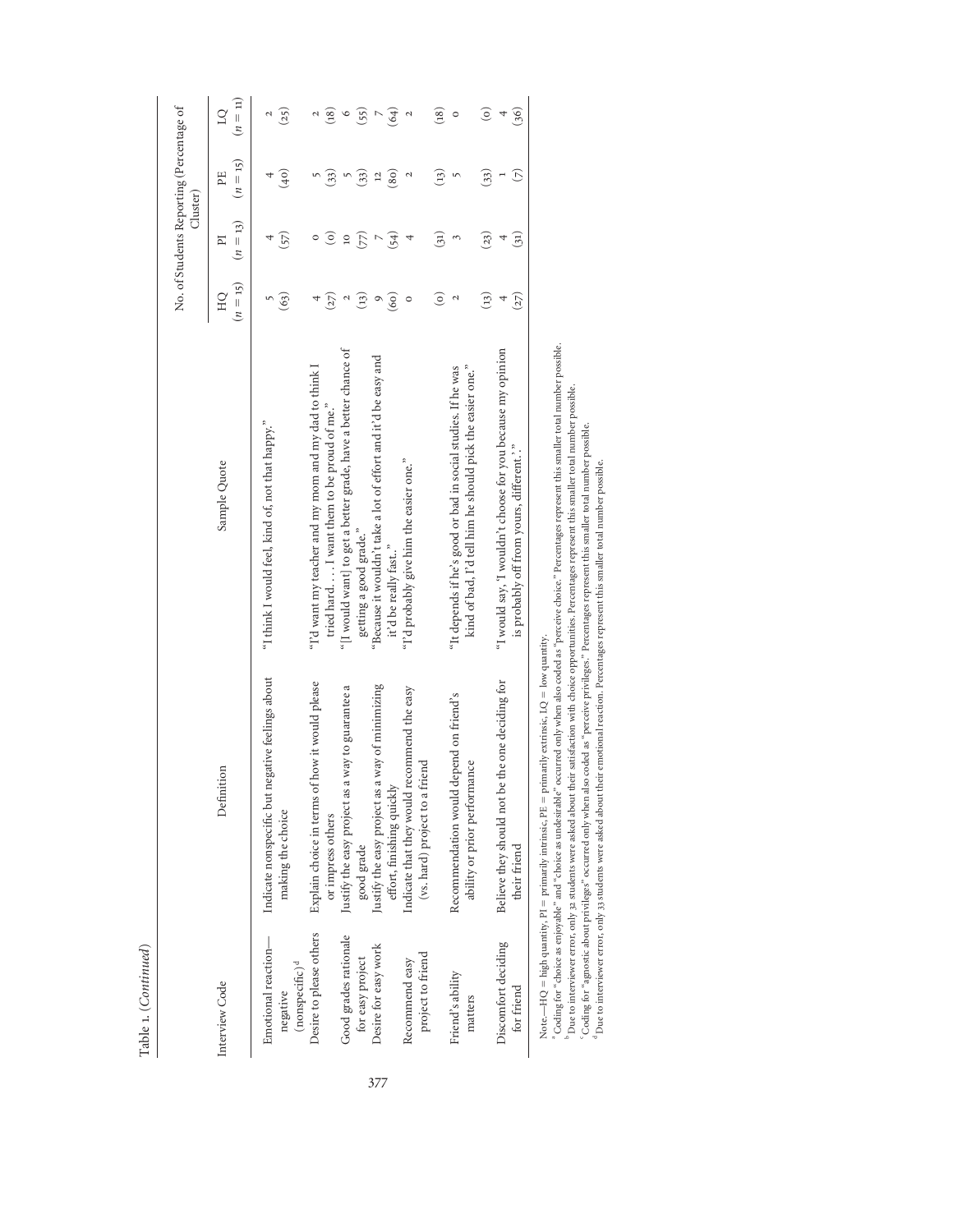percentage of the cluster in which each code appeared most frequently). Codes with a between-cluster frequency range less than 25% were excluded from further analysis, leaving 33total codes, which are presented in Table 1, along with their definitions and sample quotes. We then examined patterns of responses across these codes in order to generate broader conclusions about each cluster.

During the coding process, we additionally noticed a tendency for apathetic responses (e.g., "I don't know/care") that was not captured by our coding scheme, particularly among transcripts from students who reported low levels of motivation. Therefore, a coder who was naive to both cluster membership and the broader goals of the study made a holistic assessment of (1) whether or not each transcript was marked by apathy, and (2) if so, the degree of apathy expressed using a 3-point scale. She was trained using eight transcripts and coded the remaining 46 transcripts independently. Reliability was established by comparing her ratings on a set of 10 randomly selected transcripts to those of the third author ( $r = .86$ ).

**Verification procedures.** We used a number of procedures to verify our qualitative approach (see Creswell, 1998). First, we used methodological triangulation by comparing characteristics of the four clusters revealed via the interview with those revealed via the survey responses. As noted previously, we hoped to both achieve verification across these multiple sources and gain new information that enriched our understanding of each motivational profile.

Second, we engaged in member checking informally during the interviews by repeating back unclear utterances and frequently restating or summarizing what children said to ensure accurate interpretations. Because our participants were children, we did not engage in member checking regarding our analytic categories, interpretations, and broader conclusions.

Third, we attempted to acknowledge researcher bias throughout the research process. Our knowledge of the literature on intrinsic and extrinsic motivations undoubtedly influenced the design of our interview protocol, the development of our coding scheme (e.g., expecting themes such as competence and curiosity to emerge), and our focus on differences rather than similarities across clusters. We have acknowledged these aims and biases in our introduction and our description of the coding procedure, and took steps to prevent them from invalidating our interpretations. For example, the coding scheme was developed without knowledge of cluster membership, and transcripts were fully coded before examining cluster differences. In addition, the use of multiple investigators provided a context for reflexive dialogue.

Finally, with an awareness of these biases in mind, we aimed to be open to patterns of data that contradicted either previous research or findings from our quantitative phase, with the notion that such contradictions could be sources of enrichment and complexity.

## **Results**

#### Quantitative Findings

**Preliminary analyses.** Table 2 presents descriptive statistics and correlations among all variables, which were generally consistent with previous research (e.g.,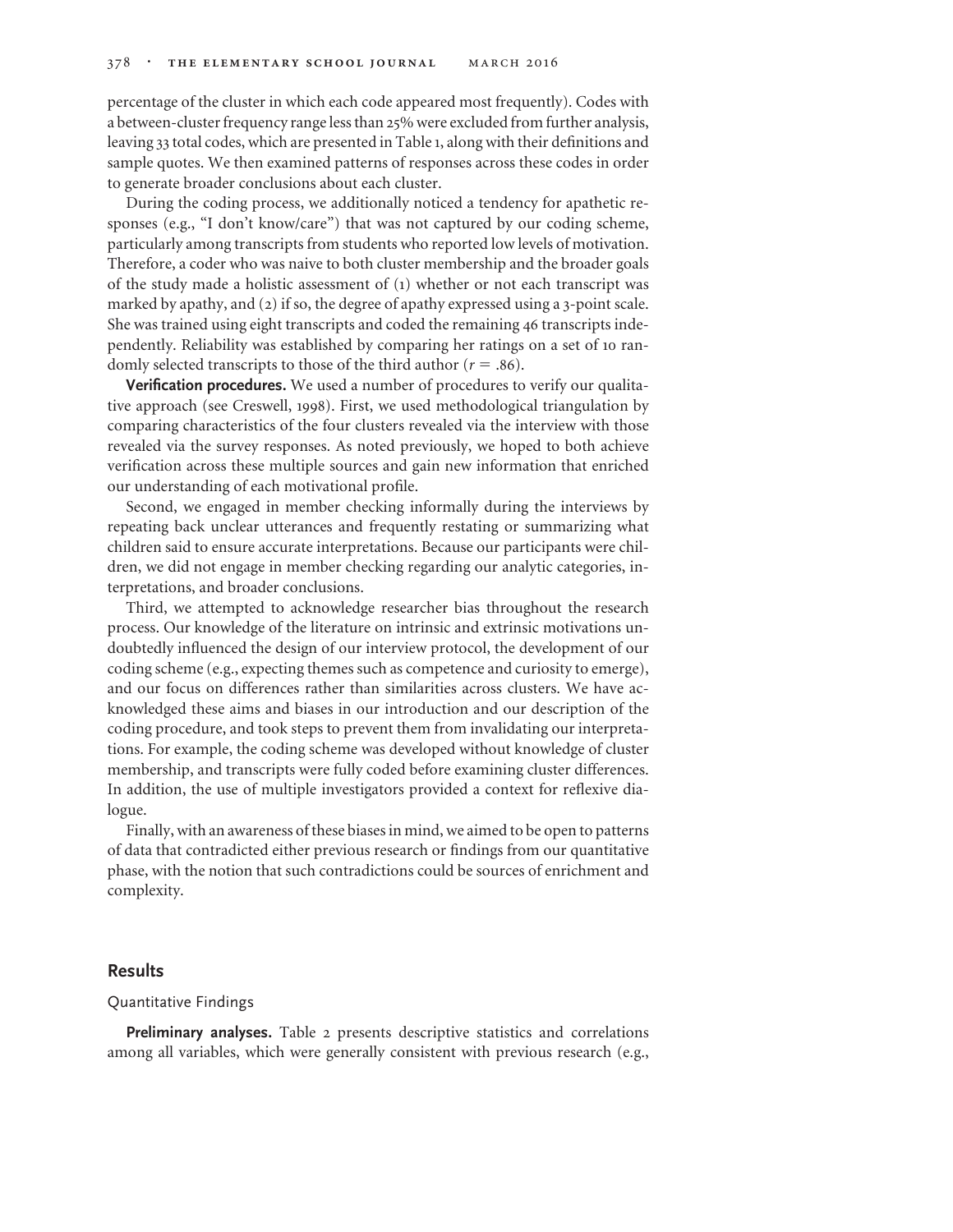| Variable                                | $\mathbf{1}$ | $\overline{2}$              | 3                                              | $\overline{4}$ | $5^{\circ}$                                       | $6\quad$ | $\overline{7}$                               | 8          | 9 | 10    |
|-----------------------------------------|--------------|-----------------------------|------------------------------------------------|----------------|---------------------------------------------------|----------|----------------------------------------------|------------|---|-------|
| Motivation:                             |              |                             |                                                |                |                                                   |          |                                              |            |   |       |
| 1. Intrinsic motivation                 | (.88)        |                             |                                                |                |                                                   |          |                                              |            |   |       |
| 2. Extrinsic motivation $-.36***$ (.81) |              |                             |                                                |                |                                                   |          |                                              |            |   |       |
| Learning strategies:                    |              |                             |                                                |                |                                                   |          |                                              |            |   |       |
| 3. Cognitive strategy                   |              |                             |                                                |                |                                                   |          |                                              |            |   |       |
| use                                     | $.39**$      | .02                         | (.81)                                          |                |                                                   |          |                                              |            |   |       |
| 4. Maladaptive                          |              |                             |                                                |                |                                                   |          |                                              |            |   |       |
| strategy use                            | $-.33**$     | $.31***$ -.07               |                                                | (.80)          |                                                   |          |                                              |            |   |       |
| Goals:                                  |              |                             |                                                |                |                                                   |          |                                              |            |   |       |
| 5. Ability validation                   |              | $.18***$ $.25***$           | .14                                            | .10            | (.85)                                             |          |                                              |            |   |       |
| Well-being:                             |              |                             |                                                |                |                                                   |          |                                              |            |   |       |
| 6. Life satisfaction                    | $.24***$     |                             | .01 .19 <sup>**</sup> .21 <sup>**</sup> $-.12$ |                |                                                   | (.84)    |                                              |            |   |       |
| 7. Anxiety—sad $-34**$ .13 <sup>*</sup> |              |                             |                                                |                | $.02 \t - .21 \t .22^{**} \t - .30^{**} \t (.74)$ |          |                                              |            |   |       |
| 8. Anxiety—scared $-.25***$ $.37***$    |              |                             |                                                |                | $.18***$ $.06$ $.23***$ $.01$                     |          | .12                                          |            |   |       |
| Achievement:                            |              |                             |                                                |                |                                                   |          |                                              |            |   |       |
| 9. GPA                                  |              | $.28*** -.16*$              | .04                                            | .09            | $-.12$                                            |          | $.18^*$ -.20 <sup>**</sup> -.15 <sup>*</sup> |            |   |       |
| 10. ITBS composite <sup>a</sup>         |              | $.28***$ - $.18***$ - $.04$ |                                                | $-.08$         | $-.12$                                            | $.05 -$  | $-.08 - .14 .55**$                           |            |   |       |
| Mean                                    | 3.37         | 3.13                        | 3.37                                           | 3.32           | 1.62                                              |          | 3.76 1.63 1.96 3.22                          |            |   | 76.83 |
| <i>SD</i>                               | .66          | .62                         | 1.23                                           | .69            | .53                                               | .83      | .85                                          | $1.04$ .58 |   | 20.79 |

#### Table 2. Descriptive Statistics and Correlations

Note.—Values in parentheses are alpha coefficients.

 $\text{I}^{\text{a}}$  ITBS = Iowa Test of Basic Skills.

 $*$ *\*p* < .01.

Assor et al., 2005; Gilman & Anderman, 2006; Gottfried, 1985; Lepper et al., 2005; Meece et al., 1988).

**Forming motivational profiles.** We used cluster analysis to capture naturally occurring combinations of intrinsic and extrinsic motivations. Because this technique is sensitive to outliers, we removed one case ( $>$ 3 *SD*s from the mean) prior to analysis, leaving a final sample of 242 students. We then followed the two-step clustering procedure recommended by Hair, Anderson, Tatham, and Black (1998; see also Aldenderfer & Blashfield, 1984; Bergman, 1998).

In the first step, we used Ward's agglomerative hierarchical clustering method with average squared Euclidian distance as the measure of similarity. After examining the agglomeration schedule and dendrogram, a solution of four clusters was chosen. The four-cluster solution explained sufficient variance in intrinsic (62%) and extrinsic (63%) motivations, generated distinct clusters (i.e., those with moderate to strong deviation from the mean for both motivation types), and was consistent with previous theory and research (i.e., Hayenga & Corpus, 2010; Vansteenkiste et al., 2009). A three-group solution was not selected because it failed to explain a sufficient amount of variance. A five-group solution explained more total variance but was less parsimonious and theoretically interpretable in that it split a group with primarily intrinsic motivation into two subgroups— one with a more pronounced disparity between levels of intrinsic and extrinsic motivations than the other. Because these two groups did not differ from one another across outcome variables, moving to a five-group solution did not add substantial information in terms of profile adaptiveness. Moreover, one of these groups was quite small, containing less than 5% of the total sample.

 $*_{p}$  < .05.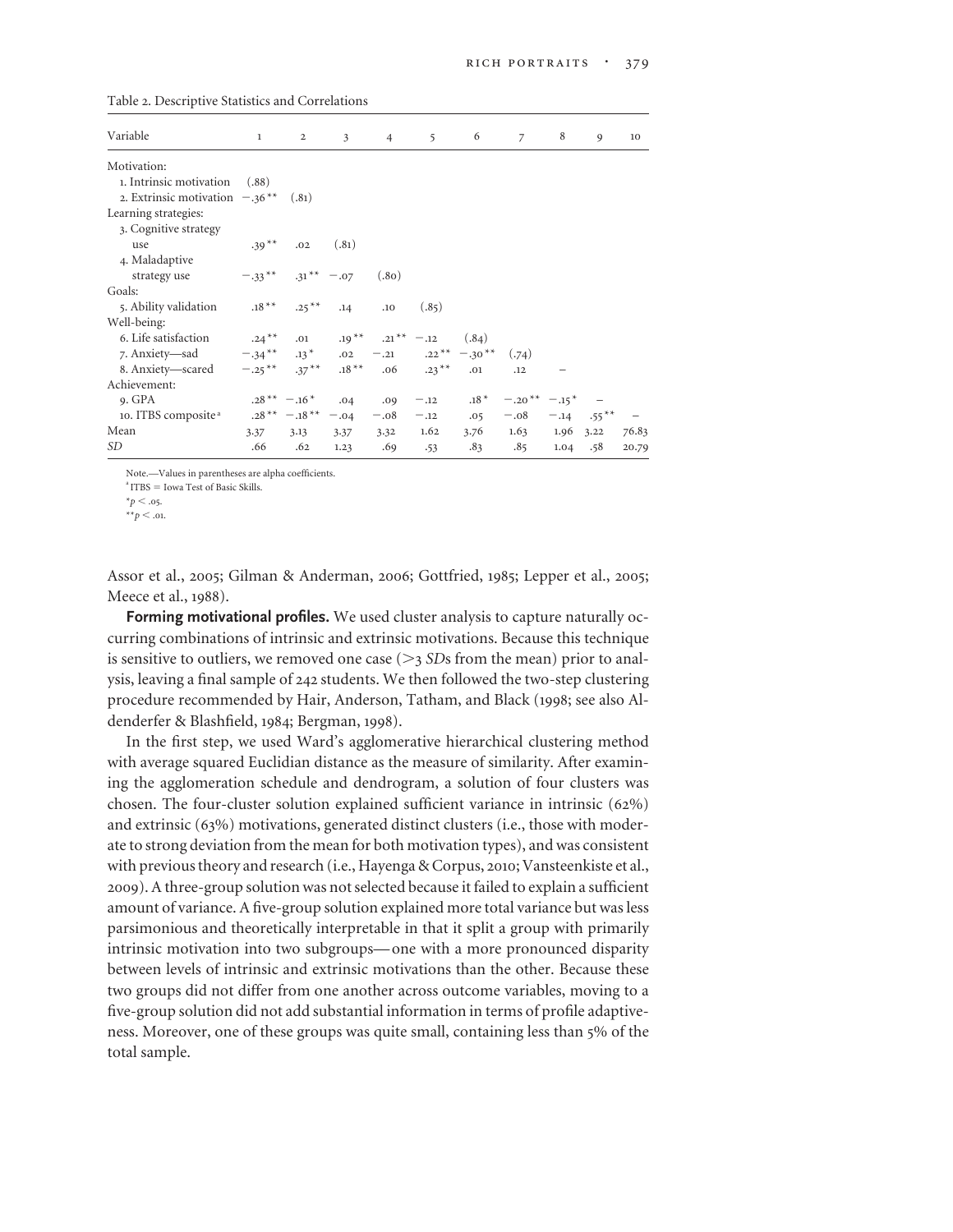In the second step, we used an iterative nonhierarchical *k*-means clustering procedure to fine-tune the cluster solution. Following the *k*-means procedure, the fourgroup solution explained 63% of the variance in intrinsic motivation and 71% of the variance in extrinsic motivation. A double-split cross-validation procedure confirmed that the solution was stable and replicable ( $\kappa = .60$ ; Breckenridge, 2000).

The final cluster solution included a high quantity group ( $n = 81$ ) with high levels of both motivation types, a primarily intrinsic group ( $n = 49$ ) with high intrinsic but low extrinsic motivation, a primarily extrinsic group ( $n = 56$ ) with low intrinsic but high extrinsic motivation, and a low quantity group ( $n = 56$ ) with low levels of both. There was no difference in gender distribution across the four clusters,  $\chi^2(3, N =$  $242$ ) = 1.66,  $p = 0.65$ . In order to test for grade-level differences with sufficient power given the relatively small sample size at each grade, we created groups of younger (grades  $3-5$ ) versus older (grades  $6-8$ ) students, who did in fact differ in their distribution across clusters,  $\chi^2(3, N = 242) = 12.40, p < .01$ . Adjusted standardized residuals indicated that the high quantity group had more younger and fewer older students.

**Motivational profiles and outcome variables.** Each of the outcome variables was first examined for possible interactions between cluster membership and youngerversus older-student status, none of which were significant. Data were therefore collapsed across grade level, and one-way analyses of variance (ANOVAs) were used to test for differences across clusters. Descriptive statistics, *F* values, effect sizes, and Tukey-Kramer comparisons by cluster are reported in Table 3. As expected, there were significant differences by cluster for all eight variables, with the primarily intrinsic cluster showing the most optimal pattern of outcomes. Motivational profiles explained between 4% and 12% of the variance in outcomes, which—for all but life satisfaction and GPA—surpass Cohen's (1988) criterion for medium-sized effects such that they should be "visible to the naked eye of a careful observer" (Cohen, 1992, p.156). Pairwise comparisons indicated that the high quantity group fared just as well as the primarily intrinsic group on half of the outcome variables: both reported cognitive strategy use, high life satisfaction, minimal sadness, and both did well on their report cards. But high quantity motivation was also associated with maladaptive strategy use, ability-validation goals, feelings of anxiety surrounding the introduction of new material, and worse standardized test performance—all at a magnitude well above Cohen's (1988) threshold for medium-sized effects (see Table 3). Arguably the least optimal pattern of outcomes was seen for students in the primarily extrinsic group, who reported the greatest use of maladaptive strategies, experienced the most anxiety, and earned the lowest GPA. The low quantity group also fared relatively poorly but endorsed ability-validation goals to a lesser extent than their peers.

#### Qualitative Findings

Findings are presented in terms of the key distinguishing characteristics of each cluster. The complete distribution of responses across the four clusters is reported in Table 1.

**High quantity cluster.** Students with high quantity motivation primarily distinguished themselves in the self-appraisal portion of the interview, which suggested concern about presenting themselves positively to others. As shown in Table 1, they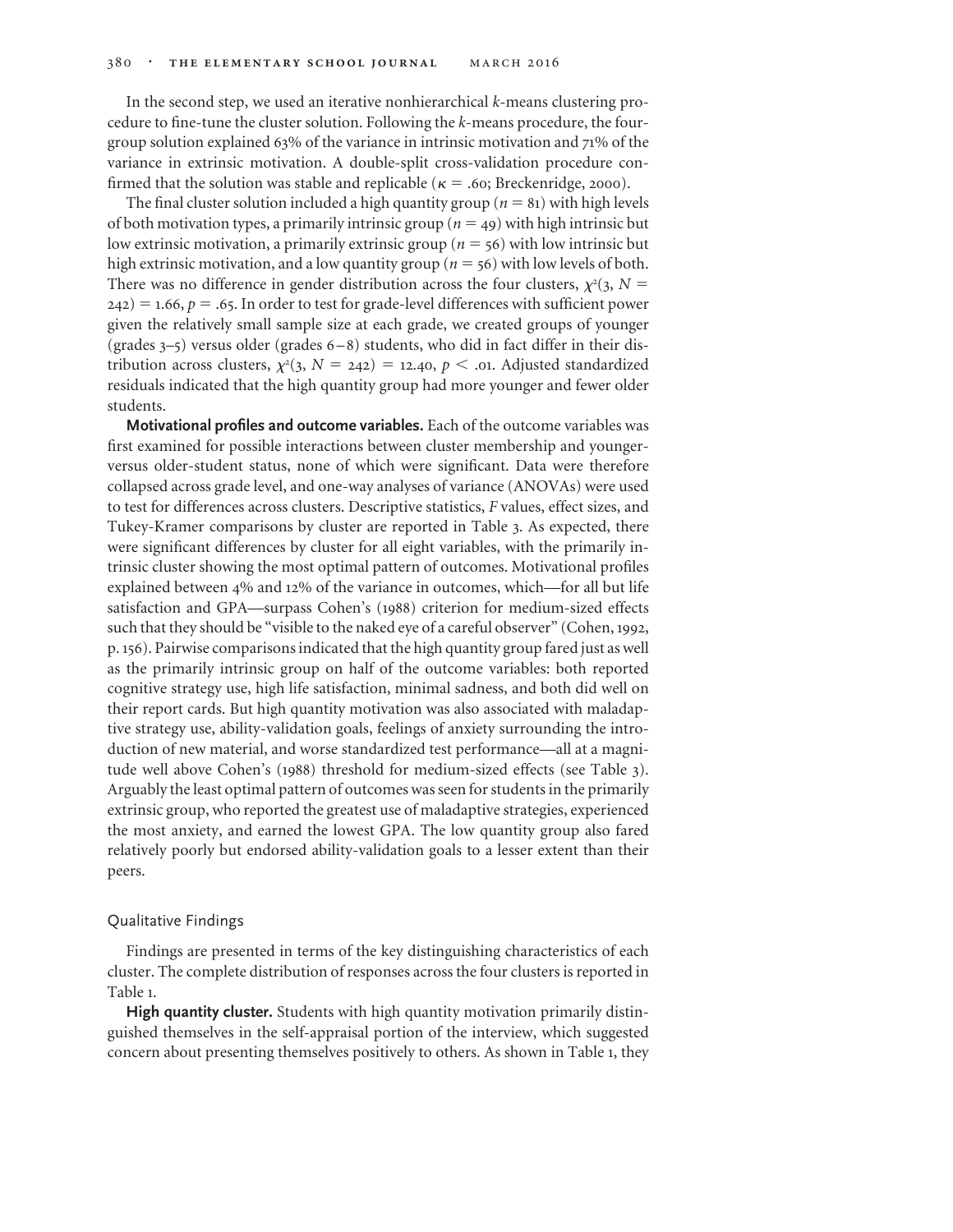|                                                |                        |                       | High Quantity Primarily Intrinsic Primarily Extrinsic Low Quantity |                           |                         |          |
|------------------------------------------------|------------------------|-----------------------|--------------------------------------------------------------------|---------------------------|-------------------------|----------|
| Variable                                       | $(n = 81)$             | $(n = 49)$            | $(n = 56)$                                                         | $(n = 56)$                | F                       | $\eta^2$ |
| Motivation                                     |                        |                       |                                                                    |                           |                         |          |
| dimensions:                                    |                        |                       |                                                                    |                           |                         |          |
| Intrinsic motivation                           | $3.74(.38)_{a}$        | $(4.01)(.45)_b$       | $2.78(.41)_{c}$                                                    | 2.86 $(.39)_{c}$          | $135.05***$             | .63      |
| <b>Extrinsic motivation</b><br>Total amount of | $3.36(.30)_{a}$        | $2.35(.36)_{h}$       | $3.81(.36)$ <sub>c</sub>                                           | 2.80 $(.33)d$             | $196.97**$              | .71      |
| motivation <sup>a</sup><br>Quality of          | 7.10 $(.48)_{a}$       | $6.36(.49)_b$         | $6.59(.57)_{b}$                                                    | 5.66 $(.49)_{c}$          | 90.49 <sup>**</sup> .53 |          |
| motivation <sup>b</sup>                        | $.38(.48)_{\rm a}$     | $1.66$ $(.65)_h$      | $(1.03)(.52)_{c}$                                                  | .05(.53) <sub>d</sub>     | $223.13**$              | .74      |
| Learning strategies:<br>Cognitive strategy     |                        |                       |                                                                    |                           |                         |          |
| use                                            | 3.62(.67) <sub>a</sub> | $3.41(.67)_{ab}$      | 3.20 $(.65)_{bc}$                                                  | 3.04(.63) <sub>c</sub>    | 7.69 <sup>**</sup> .11  |          |
| Maladaptive strategy                           |                        |                       |                                                                    |                           |                         |          |
| use.                                           | $1.64(.57)_{\rm a}$    | $1.33$ $(.29)_{h}$    | $1.82(.55)_{\circ}$                                                | $1.63(.53)_{\circ}$       | $6.73**$                | .10      |
| Goals:                                         |                        |                       |                                                                    |                           |                         |          |
| Ability-validation                             |                        |                       |                                                                    |                           |                         |          |
| goal                                           | $3.72(1.10)_{a}$       | $3.14(1.37)_{\rm hc}$ | 3.59 $(1.17)_{ab}$                                                 | $2.84(1.14)$ <sub>c</sub> | 7.33 $**$               | .09      |
| Well-being:                                    |                        |                       |                                                                    |                           |                         |          |
| Life satisfaction                              | $3.96(.84)_{a}$        | $3.77$ $(.80)_{ab}$   | $3.58(.77)_h$                                                      | 3.66 $(.87)_{ab}$         | $2.79*$                 | .04      |
| Anxiety-sad                                    | $1.43$ $(.71)_{\rm a}$ | 1.39 $(.79)_{a}$      | $1.95(.89)_{h}$                                                    | 1.79 $(.92)_{ab}$         | $6.34***$               | .08      |
| Anxiety-scared <sup>c</sup>                    | $1.99(1.04)_{a}$       | $1.33$ $(.66)_b$      | $2.43(1.19)_{c}$                                                   | 1.98 $(.88)_{ac}$         | $10.81**$               | .12      |
| Achievement:                                   |                        |                       |                                                                    |                           |                         |          |
| <b>GPA</b>                                     | 3.30 $(.49)_{ab}$      | 3.39 $(.49)_{a}$      | $3.04$ $(.61)_{h}$                                                 | 3.09 $(.74)_{ab}$         | $3.69**$                | .05      |
| ITBS composite <sup>d</sup>                    | 77.11 $(18.81)_{a}$    | $89.45 (11.10)_{b}$   | 71.84 $(21.94)_{a}$                                                | $70.73(24.40)_{a}$        | 7.50 $**$               | .10      |

Table 3. Mean Values of Motivation Dimensions and Outcome Variables by Profile

Note.—Cell values are means with standard deviations in parentheses. Mean values are significantly different across motivational profiles according to Tukey-Kramer comparisons if they have different subscripts.

a Sum of intrinsic and extrinsic motivation.

b Intrinsic motivation minus extrinsic motivation.

c This was based on a single item and therefore may be unreliable as a measure of anxiety about the introduction of new material. <sup>d</sup> ITBS = Iowa Test of Basic Skills.

 $*_{p}$  < .05.

 $**_{p}$  < .01.

characterized themselves as competent when asked to provide a self-description and indicated nervousness about their public perception. As one sixth grader said, "I just feel really nervous when I, like, go in front of the class and talk. Well, like if I mess up, then I don't want to look like I don't know anything." These characteristics were similarly mentioned by those in the primarily extrinsic group, but not generally by those in the primarily intrinsic or low quantity groups.

The hypothetical scenarios also revealed a distinct pattern of responding among students in the high quantity cluster— one that could be characterized as a desire to please others. When explaining why they might select the book at home, high quantity students and their peers alike typically justified this choice in terms of satisfying curiosity, expressing autonomy, or acting on previous knowledge. Additionally, however, three of the 15 high quantity students offered an other-oriented rationale (e.g., pleasing or valuing the opinions of family members), which suggests a reliance on extrinsic factors for an ostensibly intrinsic choice. A similar pattern was seen in their explanations for the difficult project: Students from all clusters typically justified this choice in terms of interest, challenge, or learning opportunities—all markers of intrinsic motivation. However, four students in the high quantity group additionally cited a desire to please others. One fifth-grade boy from this cluster said, "I'd do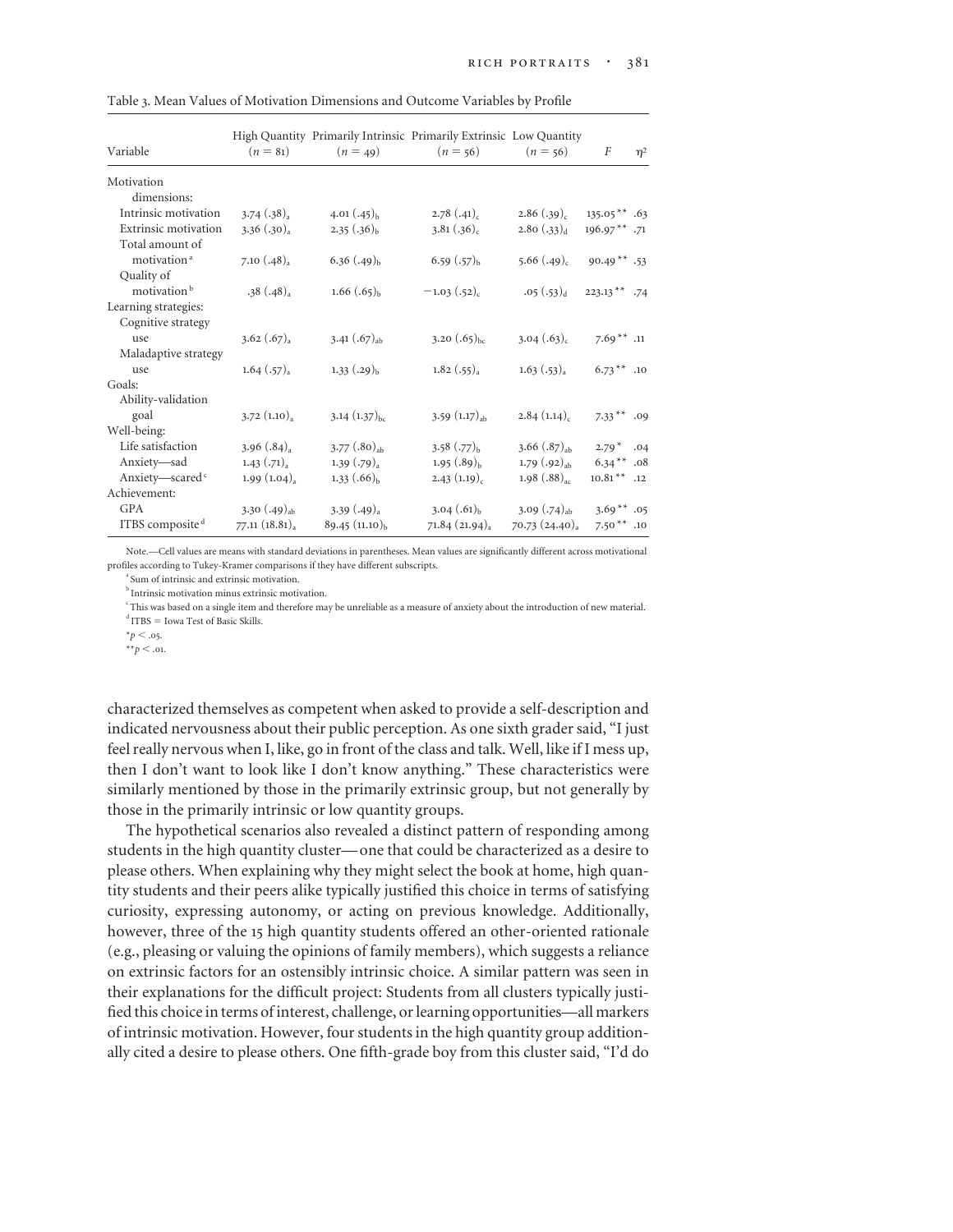the hard one because it's a challenge and my mom will probably be happy with me for doing a hard one, not an easy one."

**Primarily intrinsic cluster.** Students with primarily intrinsic motivation distinguished themselves through their responses to several portions of the interview. In the section on school attitudes, they were similar to their peers in that they liked aspects of school that were interesting, challenging, and interactive, but they differed in their infrequent references to social interactions or nonacademic times as favorite parts of the school day.

In the self-appraisal portion of the interview, the primarily intrinsic cluster distinguished themselves as being intrinsically motivated, well-rounded, and relatively relaxed in school. Indeed, the ratio of students describing themselves as intrinsically motivated to those describing themselves as extrinsically motivated was quite distinct across clusters: 6:0 in the primarily intrinsic group, 2:1 in the low quantity group, and 3:2 in the high quantity and primarily extrinsic groups. As one eighthgrade boy from the primarily intrinsic cluster said, "I guess I'm really curious, I guess that would count. Um, some people say I'm smart but they say that, like, I don't put enough effort into stuff and I guess I would agree with that. It's just that like, some stuff I put a lot of effort into but if it, like, doesn't really catch my interest and stuff I guess I just do the minimum."

The primarily intrinsic group also had a unique set of responses regarding the types of situations that made them nervous in school. Compared to their peers, they were more likely to report being nervous about uncertainty and less likely to report being nervous about their public perception.

The relaxed stance of students from the primarily intrinsic cluster was echoed in their responses to the hypothetical scenarios. First, they rarely indicated that making the choice would be hard, especially compared to their peers in the other clusters. Second, they showed a complete absence of other-oriented justifications across both scenarios, suggesting that they were using a fairly internal compass as the basis of their reasoning. But they were not immune to characteristically extrinsic concerns: four of the 13 students reported that they would advise a friend to choose an easy project, and 10 cited good grades as the reason for making such a choice themselves. Of those who used a good-grades rationale, however, half also indicated that they would feel dissatisfied in such a situation. As one seventh-grade boy explained, "I could get an easy grade. It's just an easy grade. . . . I don't think I'd feel I did my best or I tried my hardest and I don't think I would feel very good about that project."

**Primarily extrinsic cluster.** Responses of students from the primarily extrinsic group were similar to their peers in the high quantity group but also distinct in several respects. For example, in the first section of the interview on school attitudes, six of the 15 students with primarily extrinsic motivation but very few of their peers were coded as work avoidant in that they disliked school subjects that required a heavy volume of work.

In the self-appraisal section of the interview, students with primarily extrinsic motivation exhibited a concern with how they were perceived by others. Similar to their peers in the high quantity cluster, they characterized themselves as competent and indicated nervousness about their public perception. One fifth grader recalled her experience in a recent musical performance: "It was weird because everybody is standing there staring at you and waiting for you to do something, and you know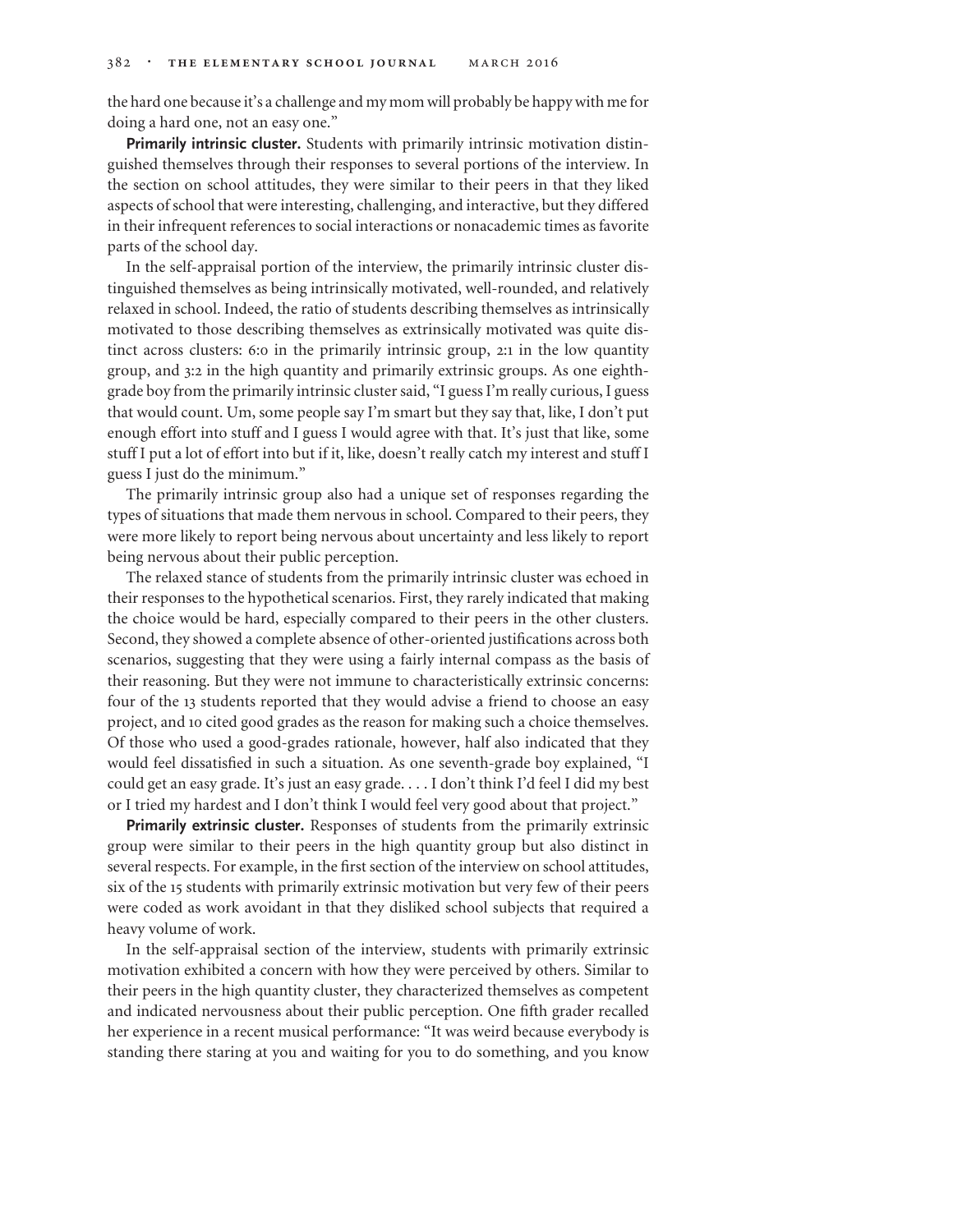when everybody's staring at you you're going to probably mess up during a song or something. Then, if you do, people probably start laughing at you."

More pronounced differences between the primarily extrinsic and high quantity clusters were revealed in the section on classroom context. Although students in all clusters reported positive reactions to choice opportunities, a greater proportion of the primarily extrinsic cluster described the choice as enjoyable. They also reported less room for making their own decisions compared to their peers, as in the case of the following fifth-grade student: "I think we don't get to choose, which I feel really upset about. Like sometimes I'm like—in my head—I'm like, *I don't want to be here. I don't want to be bossed around by somebody*. Sometimes, like if my teacher tells me to do something I'll be like, 'Yes, [teacher's name],' but in my mind I'm like, *No, [teacher's name], I get to do what I want to do*. . . . I still do what the teacher says but in my mind I'm like, *I don't want to do this*."

Responses to the hypothetical scenarios again revealed similarities between the primarily extrinsic group and high quantity group in their desire to please others: four offered an other-oriented rationale for selecting the book at home, and five cited a desire to please others as justification for their project selection. As one eighth grader projected, "I'd definitely look to [the teacher's] face to see when I held up the book. . . . I'd want to see what her reaction was. And if it was negative, that would . . . sink me a little bit." Like their peers in the high quantity cluster, then, students in the primarily extrinsic cluster appeared to have an external frame of reference.

But students in the primarily extrinsic cluster also had some unique responses. For the book-selection scenario, eight such students expressed a desire to make an appropriate choice, compared to only a handful of peers from the other clusters. One eighth-grade girl, for example, said that she might choose the teacher's recommended book because, "maybe if they've read it before they might know it's a good book for me." The primarily extrinsic group also expressed a desire for easy work that was reminiscent of their work-avoidant response to the school attitudes section of the interview. Finally, they were less likely than their peers to express discomfort making recommendations to a friend about how to navigate the hypothetical scenario.

**Low quantity cluster.** Interviews with students from the low quantity cluster were arguably the least revealing because this group was somewhat disengaged from the interview process. Indeed, holistic coding across the entire interview protocol indicated that 8 of the 11 transcripts  $(73%)$  from the low quantity cluster were marked by apathy—far more than from any of the other clusters: 6 of 15  $(40\%)$  in high quantity, 6 of 13 (46%) in primarily intrinsic, and 5 of 15 (33%) in primarily extrinsic. There was no meaningful difference, however, among clusters using the 3-point scale designed to capture the degree of apathy.

Although students in the low quantity cluster rarely exhibited enthusiasm for learning, they were particularly likely to report that hands-on activities were a favorite part of the school day. One seventh grader from the low quantity cluster explained her liking for science in these terms: "We get to do labs and . . . [my teacher] has a bunch of cool—we call them toys— but they're all like scientific, science equipment and we do experiments with those. And [my teacher] does jokes that are relevant to the science and we just learn faster and we have a great time."

In the self-appraisal section of the interview, students with low quantity motivation distinguished themselves by reporting a complete absence of nervousness about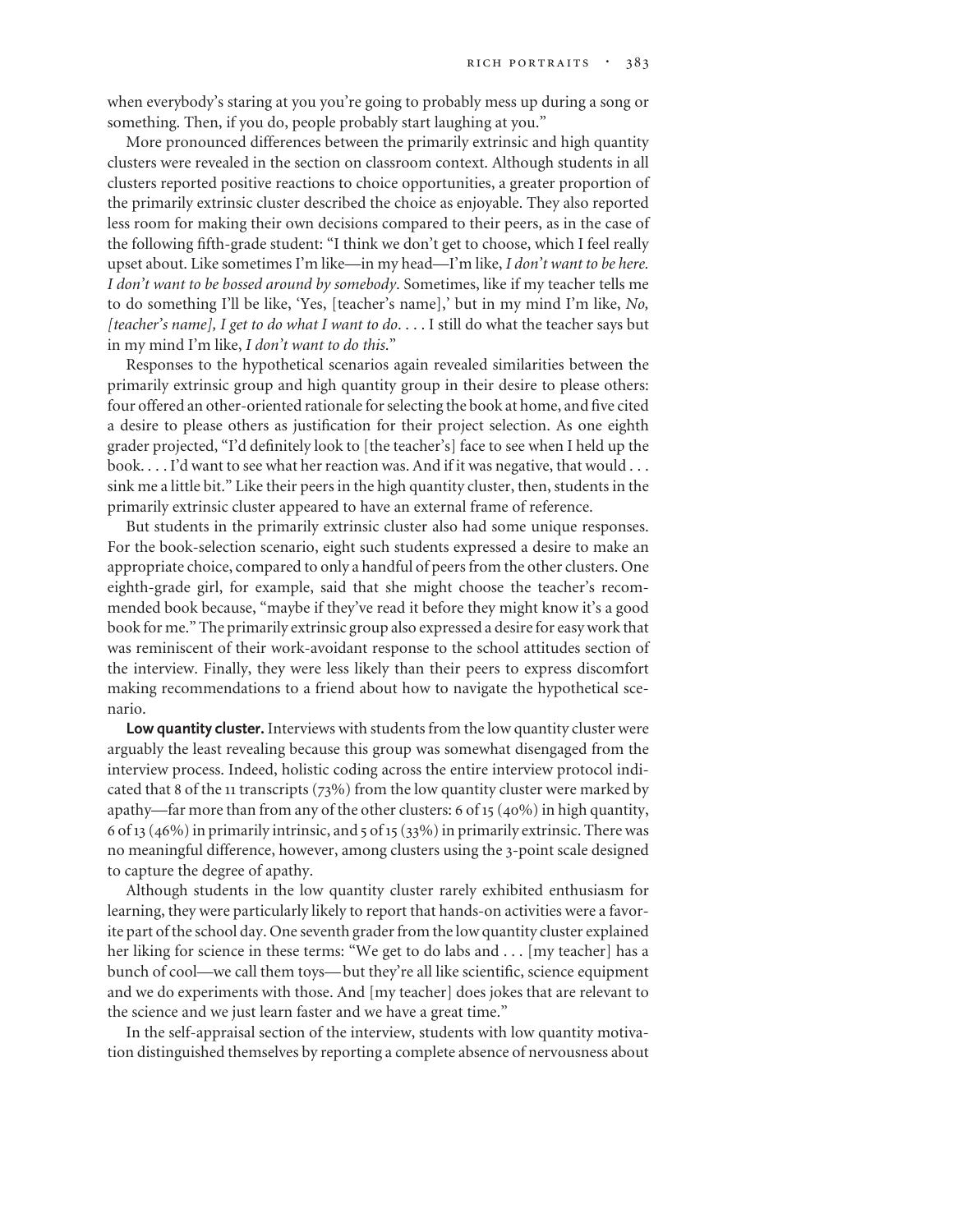their public perception and about not having materials required for class. But they did appear invested in their performance outcomes: all but one student from this group reported being nervous about performance, compared to substantial but smaller numbers of their peers from other groups.

The classroom-context portion of the interview also suggested a unique perspective among students in the low quantity profile in that they were less likely to perceive or desire choice opportunities in the classroom. One sixth grader explained that "I just like to be told what to do because I don't really like picking things." A fifth grader cast this in more emotional terms: "Sometimes it can be very overwhelming making your own choices, and stressful." Overall, then, the responses from the low quantity cluster suggested a mixture of apathy and anxiety.

### **Discussion**

The current study adopted a nuanced approach to examining the experiences of students who varied in their endorsement of intrinsic and extrinsic motives to learn. Consistent with previous research (Hayenga & Corpus, 2010; Vansteenkiste et al., 2009), four profiles of students with distinct patterns of academic motivation were identified. These profiles displayed similarities but also differences across a range of cognitive, emotional, and academic correlates, with effect sizes of similar magnitude to previous related studies.

A comparison of findings for the high quantity and primarily intrinsic profiles in particular informs our understanding of multiple motive pursuit. Although these two profiles were indistinguishable on half of the quantitatively measured correlates, students pursuing multiple motives (i.e., the high quantity group) reported greater levels of maladaptive strategy use, ability-validation goals, and anxiety than their peers focusing solely on intrinsic motivation. Such self-defeating approaches to schoolwork may undercut learning over time, which could explain why the high quantity group scored 12 percentile points lower on the ITBS than their primarily intrinsic peers. This is consistent with the achievement advantage for primarily intrinsic students documented in previous person-centered studies, with an effect size similar in magnitude (e.g., Corpus & Wormington, 2014; Hayenga & Corpus, 2010: Vansteenkiste et al., 2009). Although only accounting for 5%-10% of the variance in academic achievement, the impact of motivational profiles over time may interact with other forces in the school environment to accumulate larger effects of greater practical significance, as studies manipulating similar motivational factors have shown (e.g., Garcia & Cohen, 2012).

The high quantity group also evidenced concerns about pleasing others and preserving their public image— concerns that were absent from the primarily intrinsic profile. Taken together, these findings indicate that the simultaneous pursuit of multiple motives is associated with some costs among elementary and middle school students. This echoes findings with older populations (Ratelle et al., 2007; Vansteenkiste et al., 2009) and related research in achievement goal theory showing exhaustion and feelings of inadequacy among adolescents pursuing multiple goals (Tuominen-Soini et al., 2012). It is also consistent with theoretical accounts of intrinsic motivation stipulating that well-being is maximized when students are less focused on exogenous concerns (Lepper & Henderlong, 2000; Ryan & Deci, 2000).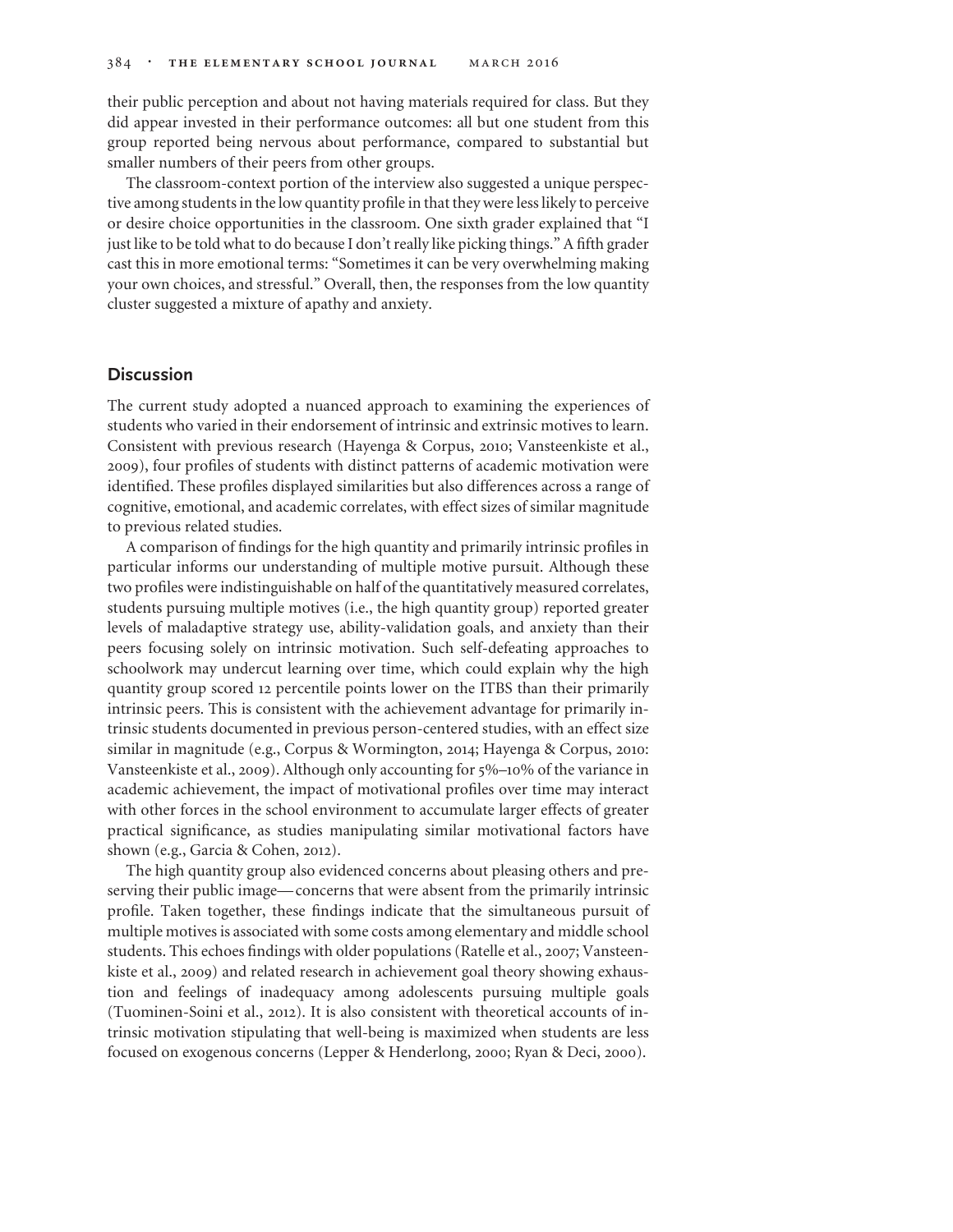Although one could imagine extrinsic motivation to be helpful in the absence of intrinsic motivation, a comparison of the primarily extrinsic and low quantity groups suggests that this was not the case. If anything, the primarily extrinsic group showed a less adaptive pattern of responding in that they were more likely to endorse ability-validation goals and showed tendencies toward work avoidance, concerns about others' approval, and a lack of personal autonomy. These two groups with relatively low levels of intrinsic motivation also shared some maladaptive patterns compared to the other profiles (e.g., relatively poor performance, compromised well-being), but their distinct responses underscore the need to consider levels of intrinsic and extrinsic motivation in concert. This echoes related work with older populations (Vansteenkiste et al., 2009) in which the primarily extrinsic and low quantity groups shared some maladaptive patterns (e.g., cheating, poor metacognition, poor performance) but not others (e.g., anxiety, procrastination). Thus, a distinction between these two groups appears to emerge in elementary school and maintain through the high school and college years.

### New Insights from a Person-Centered Approach

In addition to confirming primarily intrinsic motivation as the most adaptive profile for elementary and middle school students, this study revealed new understandings about the benefits and drawbacks associated with particular combinations of motivation types. By identifying a set of relatively unexpected characteristics for each profile, the present study adds a richer and more complex understanding of how each experiences school.

First, the high quantity group reported relatively high levels of both life satisfaction and ability-validation goals. This is surprising because ability-validation goals predict maladaptive responding in the face of failure and losses to intrinsic motivation over time (Grant & Dweck, 2003; Haimovitz et al., 2011). Perhaps the relatively high classroom grades among students in this profile prevented such a maladaptive response. It will be important for future research to determine whether levels of life satisfaction remain high for students in this profile over time, particularly following situations of challenge.

Second, students in the low quantity group appeared invested in their schoolwork to a greater degree than anticipated. Although they did show more signs of apathy than their peers, they also reported anxiety about their performance. This underscores the possibility that poor performance and its negative emotional sequelae may be a cause rather than a consequence of low quantity motivation. Longitudinal and experimental research could provide a window for understanding the causal mechanisms at play (e.g., anxiety levels manipulated via cognitive reappraisals could test for an accompanying effect on motivation; see Jamieson, Mendes, Blackstock, & Schmader, 2010). Another sign of engagement among the low quantity cluster was their enthusiasm for learning via hands-on methods, an approach to learning that the literature has shown to be supportive of increasing motivation and engagement more generally (e.g., Linn & Muilenburg, 1996). Of course, the schools in the present study had a strong sense of community and personal accountability, perhaps making it difficult for students to fully disengage. Tracking these students as they make the transition to the potentially more anonymous context of high school would be illuminating.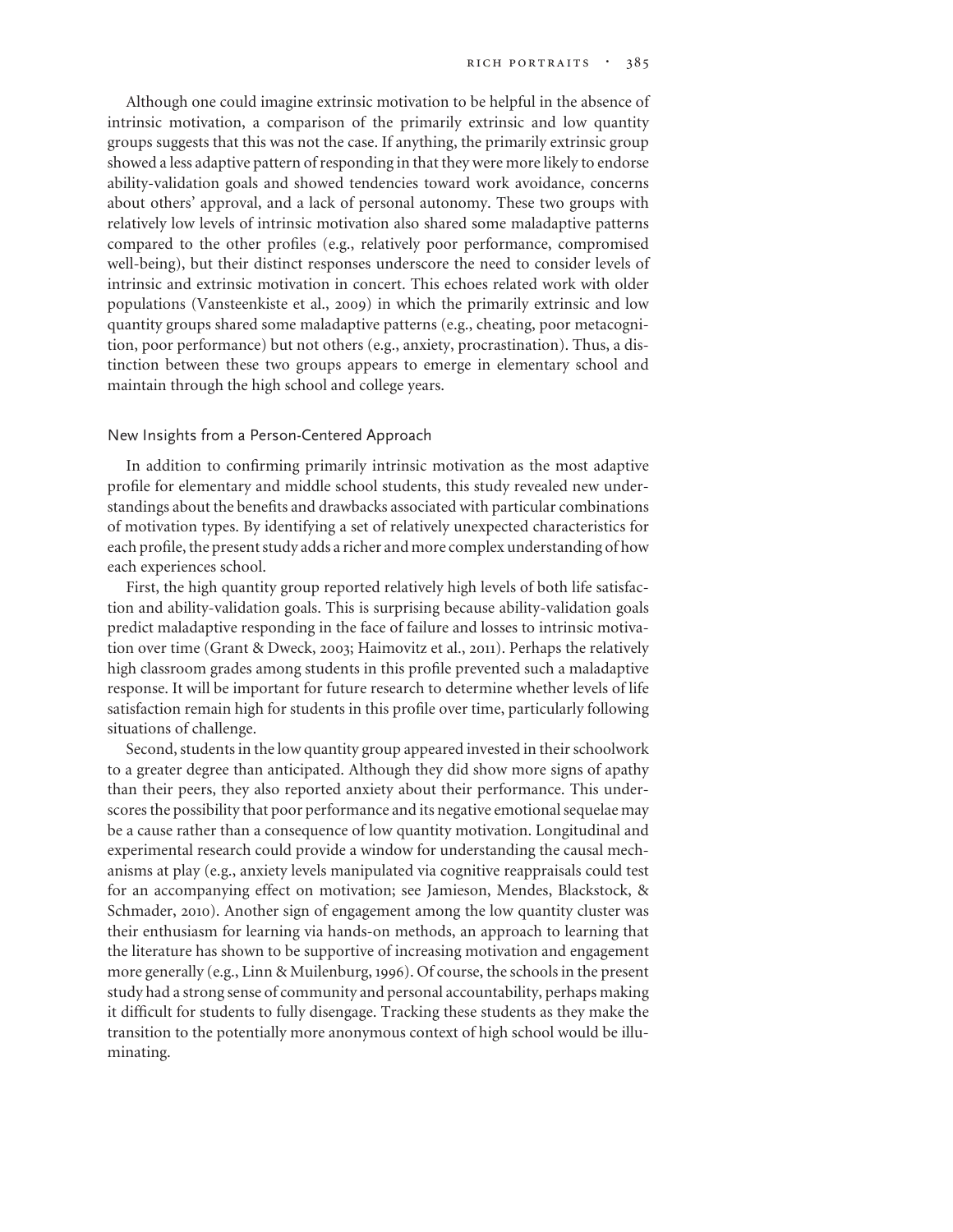Third, students in the primarily intrinsic group presented themselves as more well-rounded than their peers by referring often to hobbies or extracurricular activities while keeping a healthy perspective on academic stressors. Perhaps intrinsic without extrinsic motivation in the academic realm grows from or contributes to a zest for life more generally, which is consistent with the broaden-and-build theory of positive emotions (Fredrickson, 2001). Exploring this cross-domain enthusiasm may elucidate the motivational processes that drive and maintain learning both in the classroom and beyond (e.g., see Anderman, 2004).

A final new understanding comes from the profile of students with primarily extrinsic motivation, who felt they had little room for making their own decisions. Their responses suggest that they were aware of extrinsic constraints and perhaps begrudgingly operating within that system. That they also had the highest scores on sadness and the single-item measure of anxiety is consistent with the view from self-determination theory that well-being is threatened in environments perceived to be controlling (Deci et al., 1999; Ryan & Deci, 2000). Addressing both the perception and the reality of such environments may be a useful starting point for targeted intervention efforts. This may be particularly important for students with primarily extrinsic motivation whose problems could be overlooked because of their compliance with adult directives. As one fourth grader from this profile said, "My teacher said she wishes she had a whole class of me." Of course, additional studies replicating and extending the present findings are necessary before making specific recommendations for educational practice.

#### Limitations and Future Directions

Perhaps the most critical limitation of the present study is the correlational, crosssectional nature of the data, which prevents conclusions about direction of effects. Experimental studies that encourage the adoption of particular motivational profiles could illuminate the causal directions and mechanisms at play. There are also limits to external validity in that participants came from two religiously affiliated K–8 schools and were limited in their demographic diversity. It is possible that students of different cultural and sociodemographic backgrounds may be characterized by somewhat unique profiles and outcomes. The sample size at each grade level was also relatively small, which may have limited our ability to detect developmental differences. The present study does raise the intriguing possibility that particular motivational profiles are experienced similarly across the range of ages tested here, particularly within school systems that adopt the K–8 model (see Corpus & Wormington, 2014). Pending further research, however, we must regard with caution the relative uniformity of students' responses across grade levels. A final direction for future research is to broaden the theoretical framework and include additional measures, perhaps from achievement goal theory or expectancy value theory. This could validate the particular profiles found in the present study and perhaps expand their predictive power beyond the effects documented here (see Conley, 2012). Bridging across distinct yet related motivational frameworks could also guide future research efforts in a way that would be maximally useful to both researchers and practitioners (Murphy & Alexander, 2000).

In conclusion, particular combinations of intrinsic and extrinsic motivation appear to explain students' academic and emotional functioning in school better than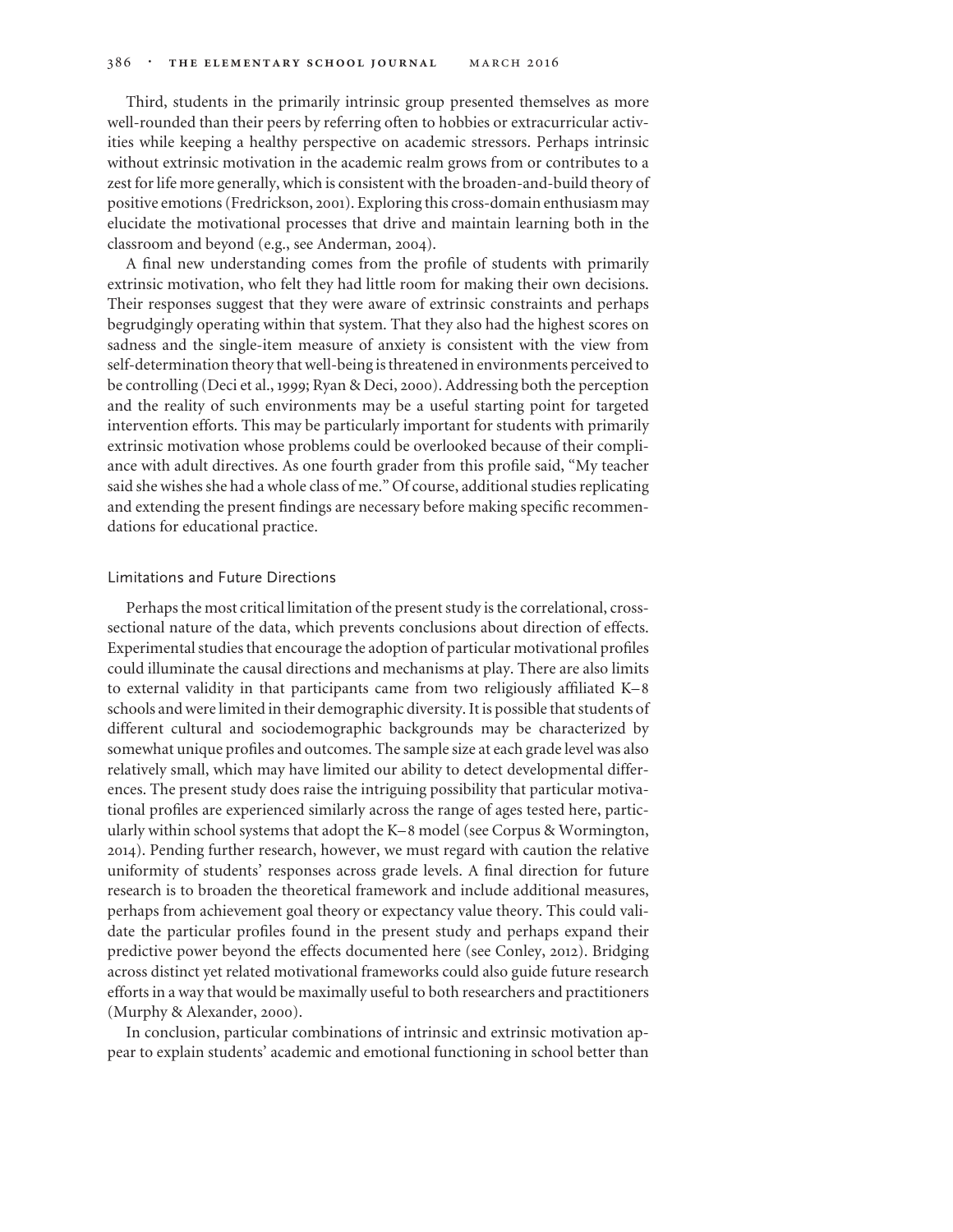levels of each variable in isolation. More generally, the present findings suggest that person-centered approaches provide an important complement to the variablecentered methods that dominate the field, and that quantitative and qualitative methodologies can be employed together fruitfully in this area of research. A rich and situated understanding of how students in different motivational profiles interpret and respond to school experiences may be a first step in developing maximally effective motivational interventions.

#### **Notes**

Funding for this research was provided by the Spencer Foundation and a supplemental sabbatical grant from Reed College. The contents of this article, however, are the sole responsibility of the authors. We are grateful to Elizabeth Maxon for her valuable assistance coding interview transcripts. Jennifer Henderlong Corpus is professor of psychology at Reed College, Stephanie V. Wormington is a doctoral candidate at Michigan State University, and Kyla Haimovitz is a doctoral candidate at Stanford University.

1. Intrinsic-extrinsic motivation and achievement goals are related yet distinct constructs. Intrinsic motivation and the mastery goal construct both include competence strivings, but the former is specific to cases when the desire originates from within the self. Intrinsic motivation also more broadly encompasses curiosity-driven engagement and the autonomous pursuit of challenge. Extrinsic motivation differs from the performance goal construct in that the latter is primarily operationalized in terms of interpersonal demonstrations of competence; extrinsic motivation refers more broadly to the engagement in behaviors for their instrumental value, such as pleasing others or gaining material rewards.

2. A check for representativeness revealed that interviewed and noninterviewed students did not differ by age, gender, grade level, ethnicity, or any of the surveyed measures (all *p*s - .1), except for an overrepresentation of African-Americans interviewed,  $\chi^2(1, 236) = 4.11$ ,  $p < .05$ .

3. The first factor accounted for 21% of the variance. The second factor accounted for an additional 16% of the variance. With the exception of one superficial strategy item that was ultimately dropped, all loadings were above .40 with no cross-loadings greater than .28. Retaining the four strategic approaches to schoolwork as separate factors produced a similar set of findings to that reported in the Results section.

4. Analysis of the written interview transcripts indicated an average word count (child utterances only) of  $1,079.52$  (*SD* = 662.06), with a range from 210 to  $3,789$ . This word count did not differ across the four clusters,  $F(3, 48) = 1.10$ , *ns*, nor did it differ for younger ( $M = 1,025.67$ ,  $SD = 602.31$ ) versus older ( $M = 1,137.68$ ,  $SD = 729.13$ ) students,  $t(50) = -.61$ , *ns*. Thus, the variability in length of interviews seems unlikely to have affected the results in a systematic way.

# **References**

Aldenderfer, M. S., & Blashfield, R. K. (1984). *Cluster analysis*. Newbury Park, CA: Sage.

- Anderman, L. H. (2004). Student motivation across subject-area domains. *Journal of Educational Research*, **97**, 283–285.
- Assor, A., Kaplan, H., Kanat-Maymon, Y., & Roth, G. (2005). Directly controlling teacher behaviors as predictors of poor motivation and engagement in girls and boys: The role of anger and anxiety. *Learning and Instruction*, **15**, 397–413.
- Bergman, L. R. (1998). A pattern-oriented approach to studying individual development: Snapshots and processes. In R. B. Cairns, L. R. Bergman, & J. Kagan (Eds.), *Methods and models for studying the individual* (pp. 83–122). Thousand Oaks, CA: Sage.
- Bergman, L. R., & Trost, K. (2006). The person-oriented versus the variable-oriented approach: Are they complementary, opposites, or exploring different worlds? *Merrill-Palmer Quarterly*, **52**, 601–632.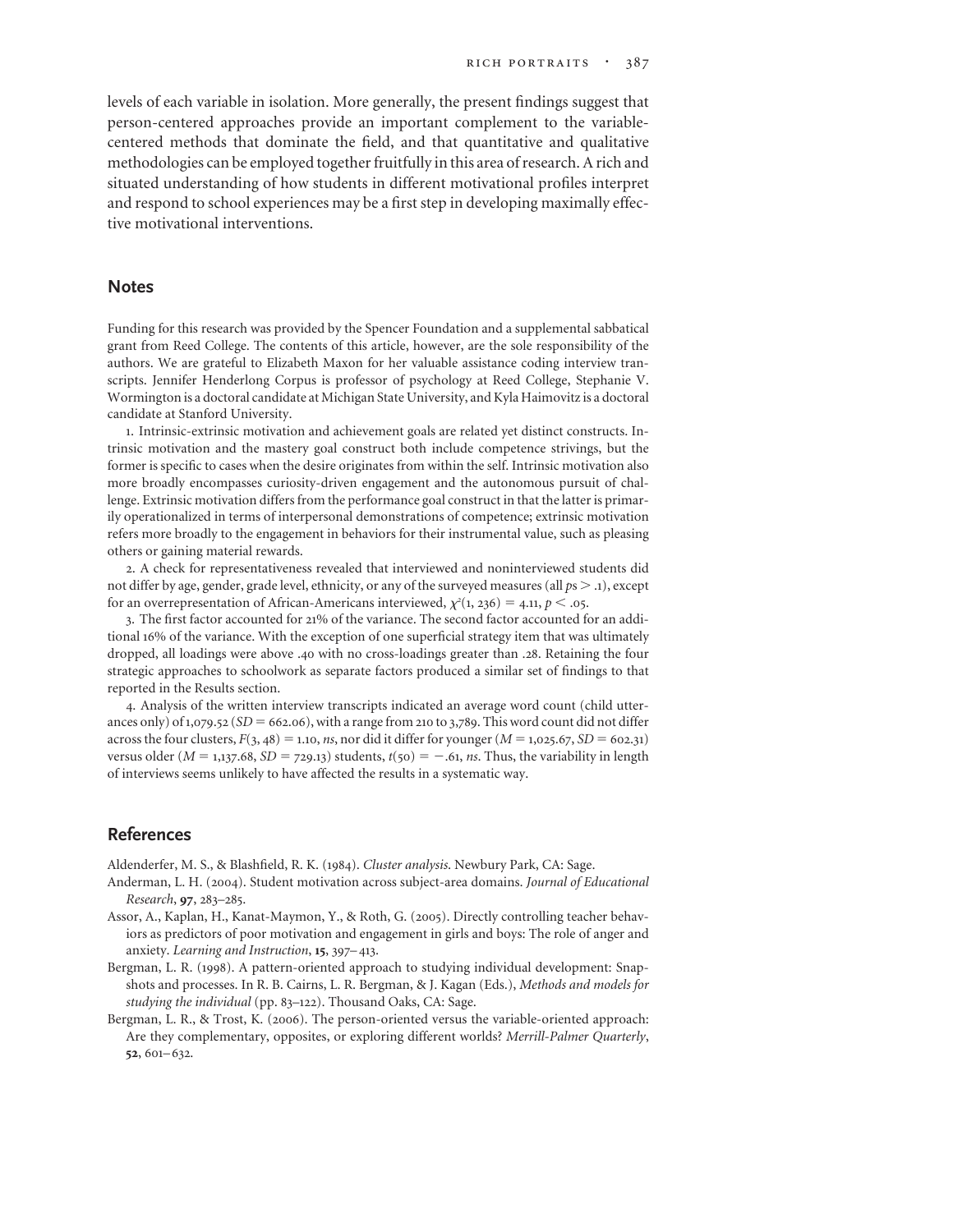- Breckenridge, J. N. (2000). Validating cluster analysis: Consistent replication and symmetry. *Multivariate Behavioral Research*, **35**, 261–285.
- Brophy, J. (2005). Goal theorists should move on from performance goals. *Educational Psychologist*, **40**, 167–176.
- Cohen, J. (1988). *Statistical power analysis for the behavioral sciences* (2nd ed.). Hillsdale, NJ: Erlbaum.

Cohen, J. (1992). A power primer. *Psychological Bulletin*, **112**, 155–159.

- Conley, A. M. (2012). Patterns of motivation beliefs: Combining achievement goal and expectancyvalue perspectives. *Journal of Educational Psychology*, **104**, 32–47.
- Corpus, J. H., McClintic-Gilbert, M. S., & Hayenga, A. (2009). Within-year changes in children's intrinsic and extrinsic motivational orientations: Contextual predictors and academic outcomes. *Contemporary Educational Psychology*, **34**, 154–166.
- Corpus, J. H., & Wormington, S. V. (2014). Profiles of intrinsic and extrinsic motivations in elementary school: A longitudinal analysis. *Journal of Experimental Education*, doi:10.1080/ 00220973.2013.876225

Creswell, J. W. (1998). *Qualitative inquiry and research design*. Thousand Oaks, CA: Sage.

- Cross, L. H., & Frary, R. B. (1999). Hodgepodge grading: Endorsed by students and teachers alike. *Applied Measurement in Education*, **12**, 53–72.
- Daniels, L. M., Haynes, T. L., Stupinski, R. H., Perry, R. P., Newall, N. E., & Pekrun, R. (2008). Individual differences in achievement goals: A longitudinal study of cognitive, emotional, and achievement outcomes. *Contemporary Educational Psychology*, **33**, 584–608.
- Deci, E. L., Koestner, R., & Ryan, R. M. (1999). A meta-analytic review of experiments examining the effects of extrinsic rewards on intrinsic motivation. *Psychological Bulletin*, **125**, 627–668.
- DeGroot, E. V. (2002). Learning through interviewing: Students and teachers talk about learning and schooling. *Educational Psychologist*, **37**, 41–52.
- Dweck, C. S., & Leggett, E. L. (1988). A social-cognitive approach to motivation and personality. *Psychological Review*, **95**, 256–273.
- Eccles, J. S., Wigfield, A., Midgley, C., Reuman, D., MacIver, D., & Feldlaufer, H. (1993). Negative effects of traditional middle schools on students' motivation. *Elementary School Journal*, **93**, 553–574.
- Entwistle, N. J., & Ramsden, P. (1983). *Understanding student learning*. New York: Nichols.
- Fredrickson, B. L. (2001). The role of positive emotions in positive psychology: The broaden-andbuild theory of positive emotions. *American Psychologist*, **56**, 218–226.
- Fulmer, S. M., & Frijters, J. C. (2009). A review of self-report and alternative approaches in the measurement of student motivation. *Educational Psychology Review*, **21**, 219–246.
- Gadermann, A. M., Schonert-Reichl, K. A., & Zumbo, B. D. (2010). Investigating validity evidence of the Satisfaction with Life Scale adapted for children. *Social Indices Research*, **96**, 229–247.
- Garcia, J., & Cohen, G. L. (2012). A social-psychological approach to educational intervention. In E. Shafir (Ed.), *Behavioral foundations of policy* (pp.329–350). Princeton, NJ: Princeton University Press.
- Gilman, R., & Anderman, E. M. (2006). The relationships between relative levels of motivation and intrapersonal, interpersonal, and academic functioning among older adolescents. *Journal of School Psychology*, **44**, 375–391.
- Gottfried, A. E. (1985). Academic intrinsic motivation in elementary and junior high school students. *Journal of Educational Psychology*, **77**, 631–645.
- Gottfried, A. E., Marcoulides, G. A., Gottfried, A. W., & Oliver, P. H. (2009). A latent curve model of parental motivational practices and developmental decline in math and science academic intrinsic motivation. *Journal of Educational Psychology*, **101**, 729–739.
- Grant, H., & Dweck, C. S. (2003). Clarifying achievement goals and their impact. *Journal of Personality and Social Psychology*, **85**, 541–553.
- Greenberg. D. (1992). *Education in America: A view from Sudbury Valley*. Framingham, MA: Sudbury Valley School Press.
- Greene, H. C., Caracelli, V. J., & Graham, W. F. (1989). Toward a conceptual framework for mixed-method evaluation designs. *Educational Evaluation and Policy Analysis*, **11**, 255–274.
- Guba, E. G. (1990). The alternative paradigm dialog. In E. G. Guba (Ed.), *The paradigm dialog* (pp. 17–27). Newbury Park, CA: Sage.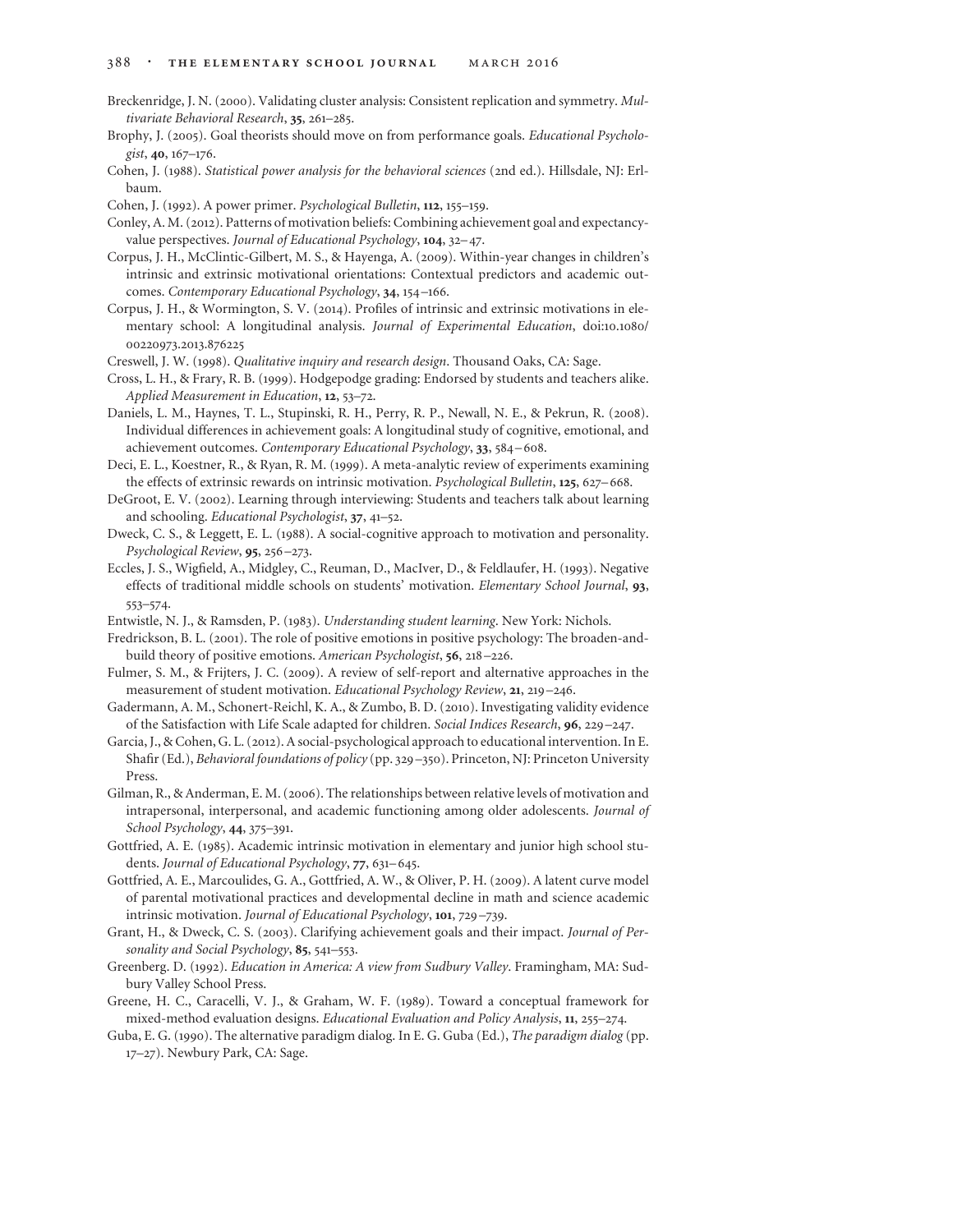- Haimovitz, K., Wormington, S. V., & Corpus, J. H. (2011). Dangerous mindsets: How beliefs about intelligence predict motivational change. *Learning and Individual Differences*, **21**, 747–752.
- Hair, J. R., Anderson, R. E., Tatham, R. L., & Black, W. C. (1998). *Multivariate data analysis*. New York: Macmillan.
- Harter, S. (1978). Effectance motivation reconsidered: Toward a developmental model. *Human Development*, **21**, 34–64.
- Harter, S. (1981). A new self-report scale of intrinsic versus extrinsic orientation in the classroom. *Developmental Psychology*, **17**, 300–312.
- Harter, S., Whitesell, N. R., & Kowalski, P. (1992). Individual differences in the effects of educational transitions on young adolescents' perceptions of competence and motivational orientation. *American Educational Research Journal*, **29**, 777–807.
- Hayenga, A. O., & Corpus, J. H. (2010). Profiles of intrinsic and extrinsic motivation: A personcentered approach to motivation and achievement in middle school. *Motivation and Emotion*, **34**, 371–383.
- Hulleman, C. S., Schrager, S. M., Bodmann, S. M., & Harackiewicz, J. M. (2010). A meta-analytic review of achievement goal measures: Different labels for the same constructs or different constructs with similar labels? *Psychological Bulletin*, **136**, 422–449.
- Jamieson, J. P., Mendes, W. B., Blackstock, E., & Schmader, T. (2010). Turning the knots in your stomach into bows: Reappraising arousal improves performance on the GRE. *Journal of Experimental Social Psychology*, **46**, 208–212.
- Johnson, R. B., & Onwuegbuzie, A. J., (2004). Mixed methods research: A research paradigm whose time has come. *Educational Researcher*, **33**(7), 14–26.
- Lepper, M. R., Corpus, J. H., & Iyengar. S. S. (2005). Intrinsic and extrinsic motivational orientations in the classroom: Age differences and academic correlates. *Journal of Educational Psychology*, **97**, 184–196.
- Lepper, M. R., & Henderlong, J. (2000). Turning "play" into "work" and "work" into "play": 25 years of research on intrinsic versus extrinsic motivation. In C. Sansone & J. M. Harackiewicz (Eds.), *Intrinsic and extrinsic motivation: The search for optimal motivation and performance*(pp. 257–307). San Diego: Academic Press.
- Lillard, A. S. (2005). *Montessori: The science behind the genius*. New York: Oxford University Press.
- Linn, M. C., & Muilenburg, L. (1996). Creating lifelong science learners: What models form a firm foundation? *Educational Researcher*, **25**, 18–24.
- Luo, W., Paris, S. G., Hogan, D., & Luo, Z. (2011). Do performance goals promote learning? A pattern analysis of Singapore students' achievement goals. *Contemporary Educational Psychology*, **36**, 165–176.
- Magnusson, D. (2003). The person approach: Concepts, measurement models, and research strategy. *New Directions for Child and Adolescent Development*, **101**, 3–23.
- McMillan, J. H., Myran, S., & Workman, D. (2002). Elementary teachers' classroom assessment and grading practices. *Journal of Educational Research*, **95**, 203–213.
- Meece, J. L., Blumenfeld, P. C., & Hoyle, R. H. (1988). Students' goal orientations and cognitive engagement in classroom activities. *Journal of Educational Psychology*, **80**, 514–523.
- Midgley, C., & Urdan, T. (2001). Academic self-handicapping and achievement goals: A further examination. *Journal of Educational Psychology*, **26**, 61–75.
- Miserandino, M. (1996). Children who do well in school: Individual differences in perceived competence and autonomy in above-average children. *Journal of Educational Psychology*, **88**, 203– 214.
- Murphy, P. K., & Alexander, P. A. (2000). A motivated exploration of motivation terminology. *Contemporary Educational Psychology*, **25**, 3–53.
- Nolen, S. B. (1988). Reasons for studying: Motivational orientations and study strategies. *Cognition and Instruction*, **5**, 269–287.
- Pastor, D. A., Barron, K. E., Miller, B. J., & Davis, S. L. (2007). A latent profile analysis of college students' achievement goal orientation. *Contemporary Educational Psychology*, **32**,  $8 - 47.$
- Pintrich, P. R., & DeGroot, E. V. (1990). Motivational and self-regulated learning components of classroom academic performance. *Journal of Educational Psychology*, **82**, 33–40.